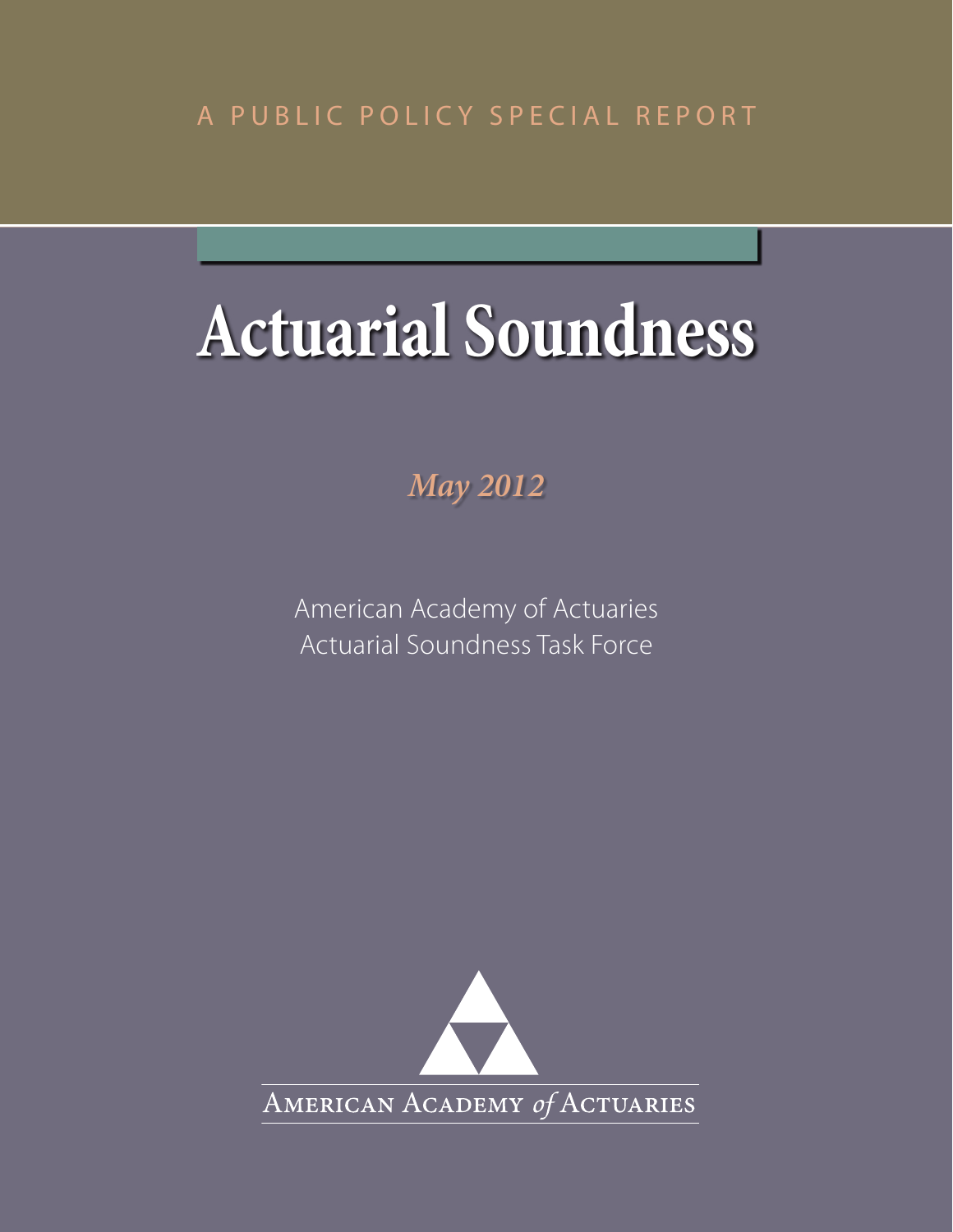A PUBLIC POLICY SPECIAL REPORT

# Actuarial Soundness

*May 2012* 

Developed by the Actuarial Soundness Task Force of the American Academy of Actuaries



The American Academy of Actuaries is a 17,000-member professional association whose mission is to serve the public and the U.S. actuarial profession. The Academy assists public policymakers on all levels by providing leadership, objective expertise, and actuarial advice on risk and financial security issues. The Academy also sets qualification, practice, and professionalism standards for actuaries in the United States.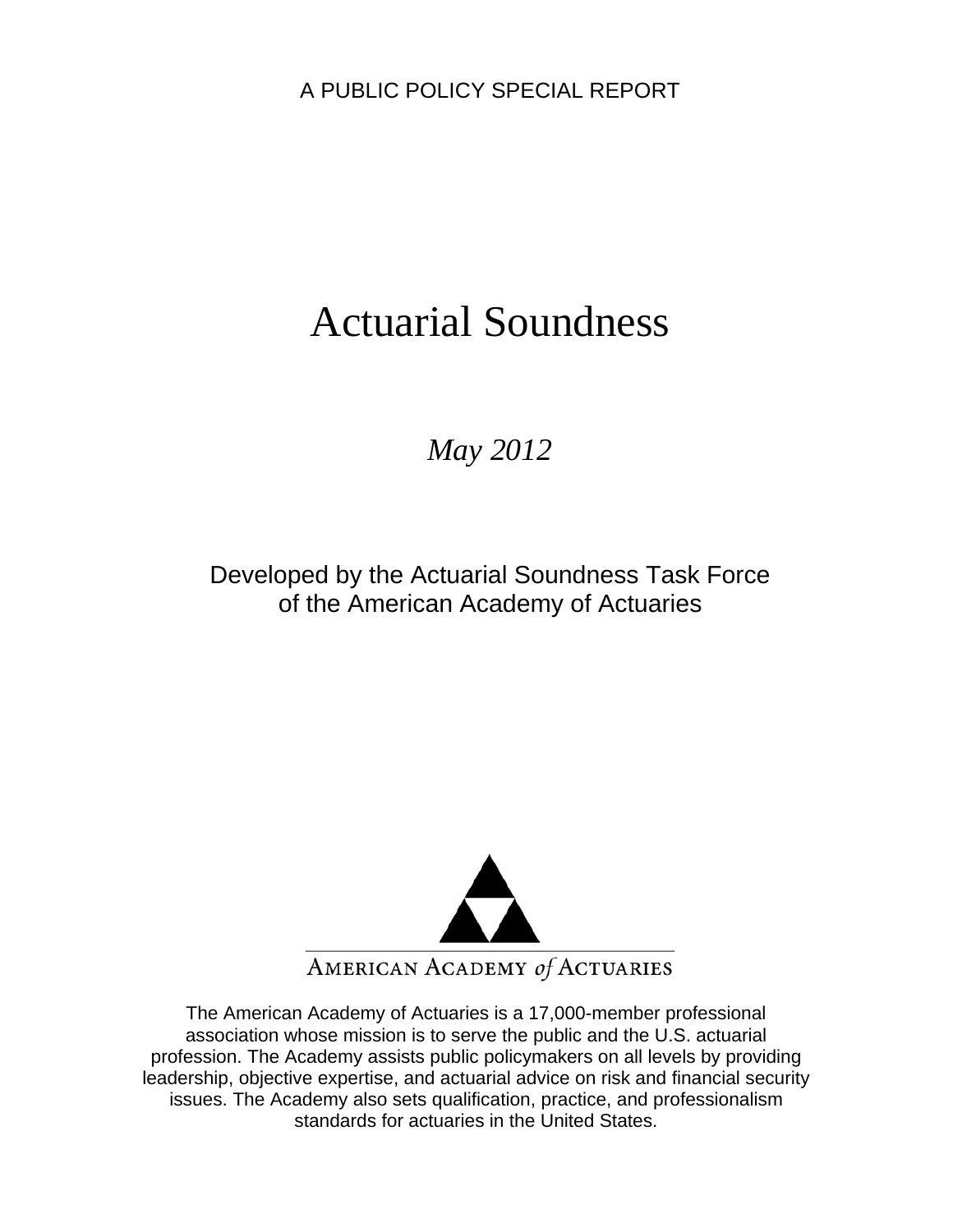## **2012 Actuarial Soundness Task Force**

Shawna Ackerman, FCAS, MAAA, Chairperson

Steve Alpert, FSA, EA, MSPA, MAAA, **FCA** Donna Novak, ASA, MAAA, FCA Arthur Panighetti, MAAA, FSA<br>
John Pedrick, FCAS, MAAA Kevin Russell, FSA, MAAA John Pedrick, FCAS, MAAA

Lee Barclay, FCAS, MAAA



AMERICAN ACADEMY of ACTUARIES

1850 M Street N.W., Suite 300 Washington, D.C. 20036-5805

© 2012 American Academy of Actuaries. All rights reserved.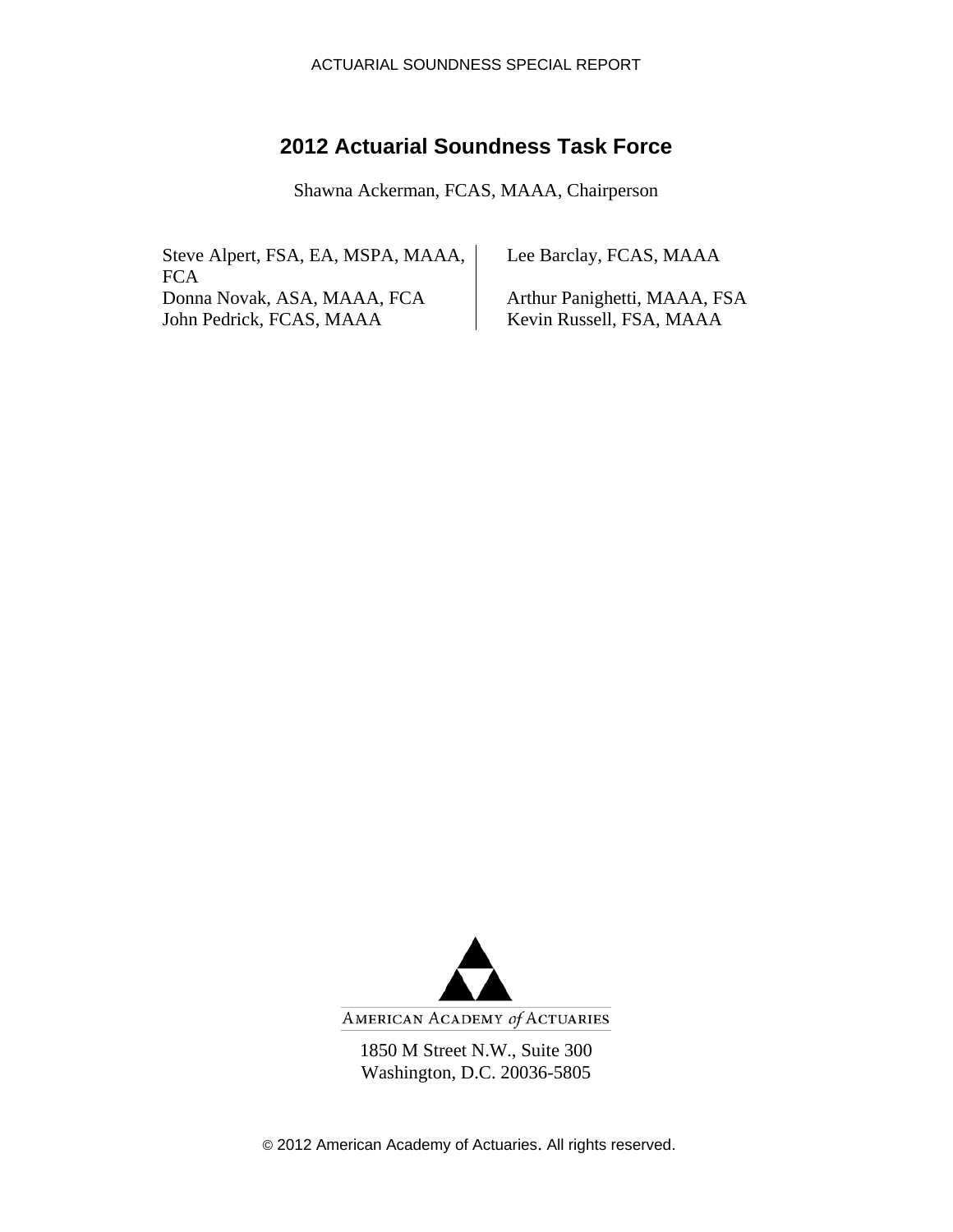# **TABLE OF CONTENTS**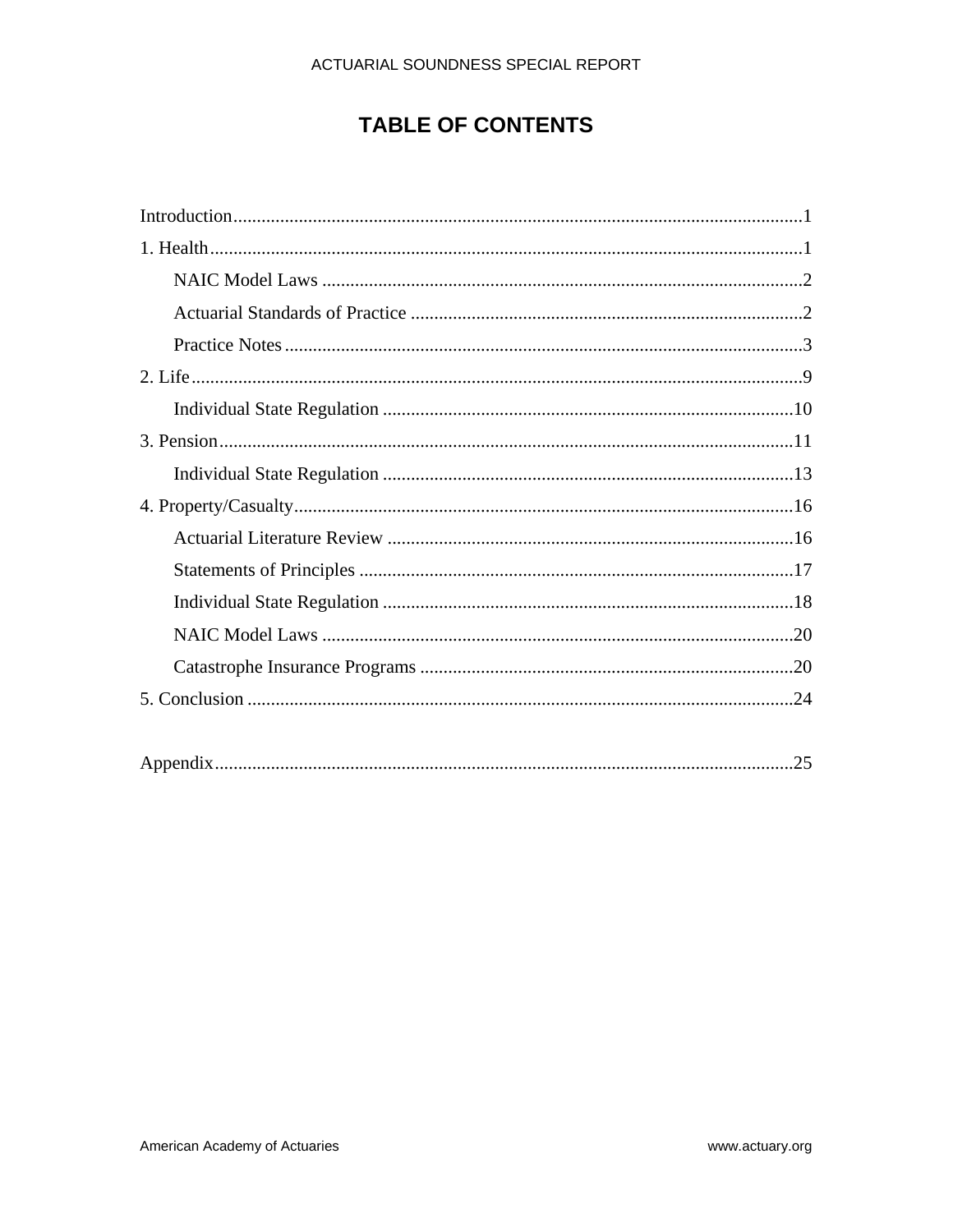# **INTRODUCTION**

The terms "actuarially sound" and "actuarial soundness" have appeared in actuarial literature since the early 1900s. They appear in historical, active, and proposed state and federal statutes and regulations. In these statutes and regulations, the terms have been applied to rates, reserves, funding levels, and solvency. They have been applied to forprofit entities and governmental programs.

Discussions among several committees and groups of the American Academy of Actuaries prompted questions regarding the use of terms such as actuarially sound and actuarial soundness. This paper catalogs the use of these and similar terms, providing examples where the terms are defined and where they are not. This paper is not an exhaustive search of every use and definition related to actuarial soundness. This paper is not meant to produce a single definition or to provide a direction for the use of these terms. It is meant to give general background and to assist in possible future efforts to provide actuaries and the public with specific direction on the use of these terms. The concept of actuarial soundness is becoming more visible in public discourse, particularly in the context of existing federally funded programs like the National Flood Insurance Program. As a result, a robust examination of this issue by the actuarial community may be helpful.

In addition to searching the actuarial literature, the task force reviewed the Actuarial Standards of Practice (ASOPs), National Association of Insurance Commissioners (NAIC) model laws and regulations, and selected state statutes and regulations for each of the four actuarial practice areas: health, life, pension, and property/casualty. This approach produced different results by practice area.

Sections 2–5 of the issue brief provide an overview of the historical definitions and use of the terms as well as some of the issues that arise for each of the four actuarial practice areas. Additional documents specific to a particular practice area also are referenced where relevant.

We begin our discussion with a dictionary definition of the word "sound":

"Based on truth or valid reasoning; accurate, reliable, judicious, sensible; agreeing with established views or beliefs; showing good judgment or sense."<sup>[1](#page-4-0)</sup>

# **1. HEALTH**

<u>.</u>

Health actuaries long have utilized some form of the term actuarially sound in conducting their actuarial work or in describing a statutory or regulatory requirement. In this section, we look first to the NAIC model laws, in which we found one use of the term actuarially sound. We then identify instances in which the term actuarially sound is used in a health-

<span id="page-4-0"></span><sup>&</sup>lt;sup>1</sup>http://www.yourdictionary.com/sound (last visited on March 9, 2012).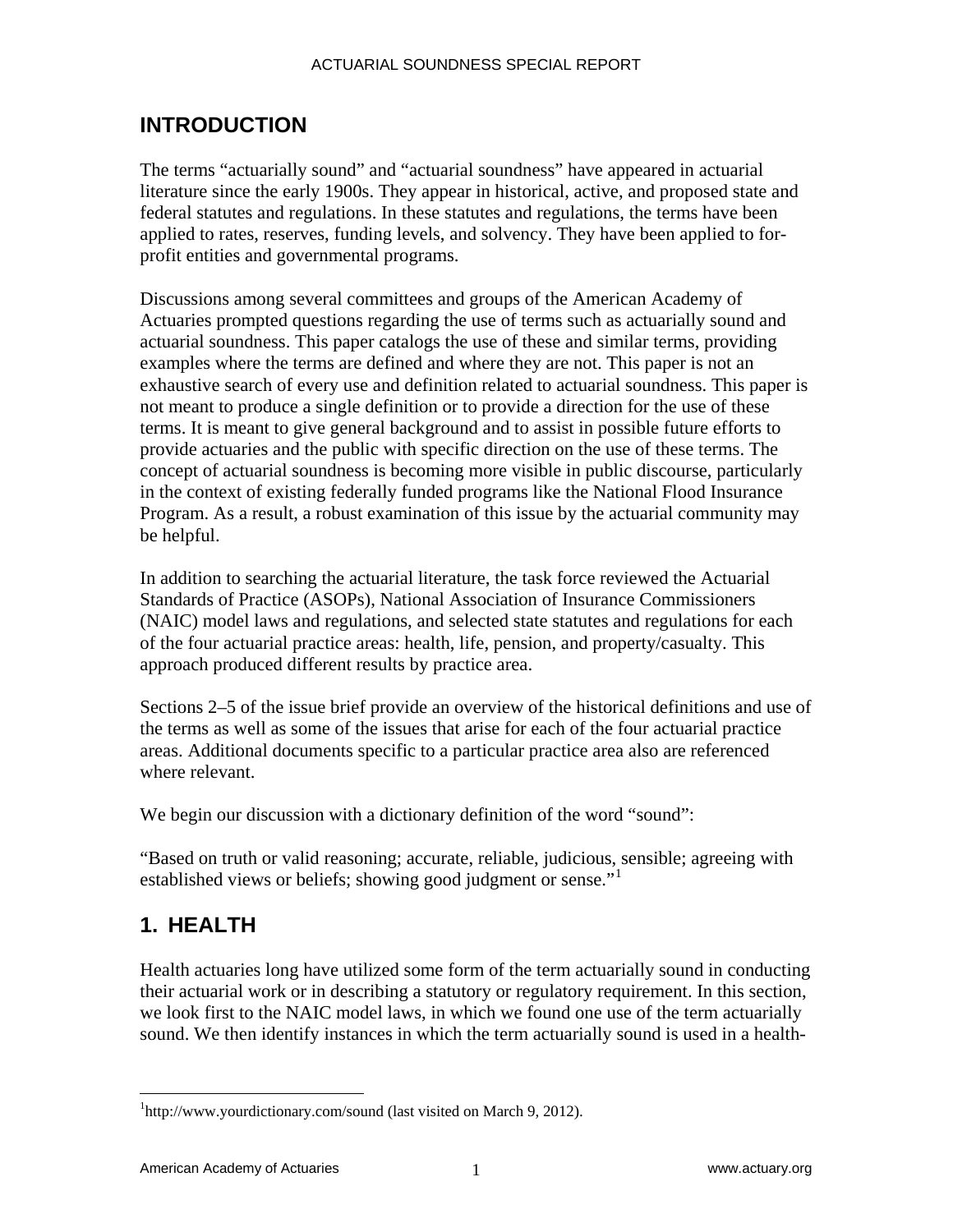related ASOP. Our final subsection includes several practice notes that utilize the term often.

#### **NAIC MODEL LAWS**

One model law related to health issues uses the term actuarially sound.

#### *Small Employer Health Insurance Availability Model Act (Prospective Reinsurance With Or Without An Opt-Out)*

In Section 6. Restrictions Relating to Premium Rates, this model law states:

(1) Each small employer carrier shall maintain at its principal place of business a complete and detailed description of its rating practices and renewal underwriting practices, including information and documentation that demonstrate that its rating methods and practices are based upon commonly accepted actuarial assumptions and are in accordance with sound actuarial principles. (2) Each small employer carrier shall file with the commissioner annually on or before March 15, an actuarial certification certifying that the carrier is in compliance with the Act and that the rating methods of the small employer carrier are **actuarially sound**. Such certification shall be in a form and manner, and shall contain such information, as specified by the commissioner. A copy of the certification shall be retained by the small employer carrier at its principal place of business. (emphasis added)

#### **ACTUARIAL STANDARDS OF PRACTICE (ASOPs)**

ASOPs identify what the actuary should consider, document, and disclose when rendering actuarial work in the United States. In the ASOPs, there is only one place in which actuarial soundness is defined—ASOP No. 26, *Compliance with Statutory and Regulatory Requirements for the Actuarial Certification of Small Employer Health Benefit Plans.* ASOP No. 26 states:

**Actuarial Soundness**—Small employer health benefit plan premium rates are **actuarially sound** if, for business in the state for which the certification is being prepared and for the period covered by the certification, projected premiums in the aggregate, including expected reinsurance cash flows, governmental risk adjustment cash flows, and investment income, are adequate to provide for all expected costs, including health benefits, health benefit settlement expenses, marketing and administrative expenses, and the cost of capital. (emphasis added)

The published comments on the exposure draft of ASOP No. 26 from 1995 state that the issue of whether and how to describe actuarial soundness of small group premium rates was a significant portion of the work performed by the committee that drafted the ASOP. That committee noted that "many of the applicable laws … require the actuary to address *actuarial soundness*," so the committee found it appropriate to address the issue. Note, however, that the definition of actuarial soundness in ASOP No. 26, like all of the definitions in all of the standards, is specific to that standard and does not purport to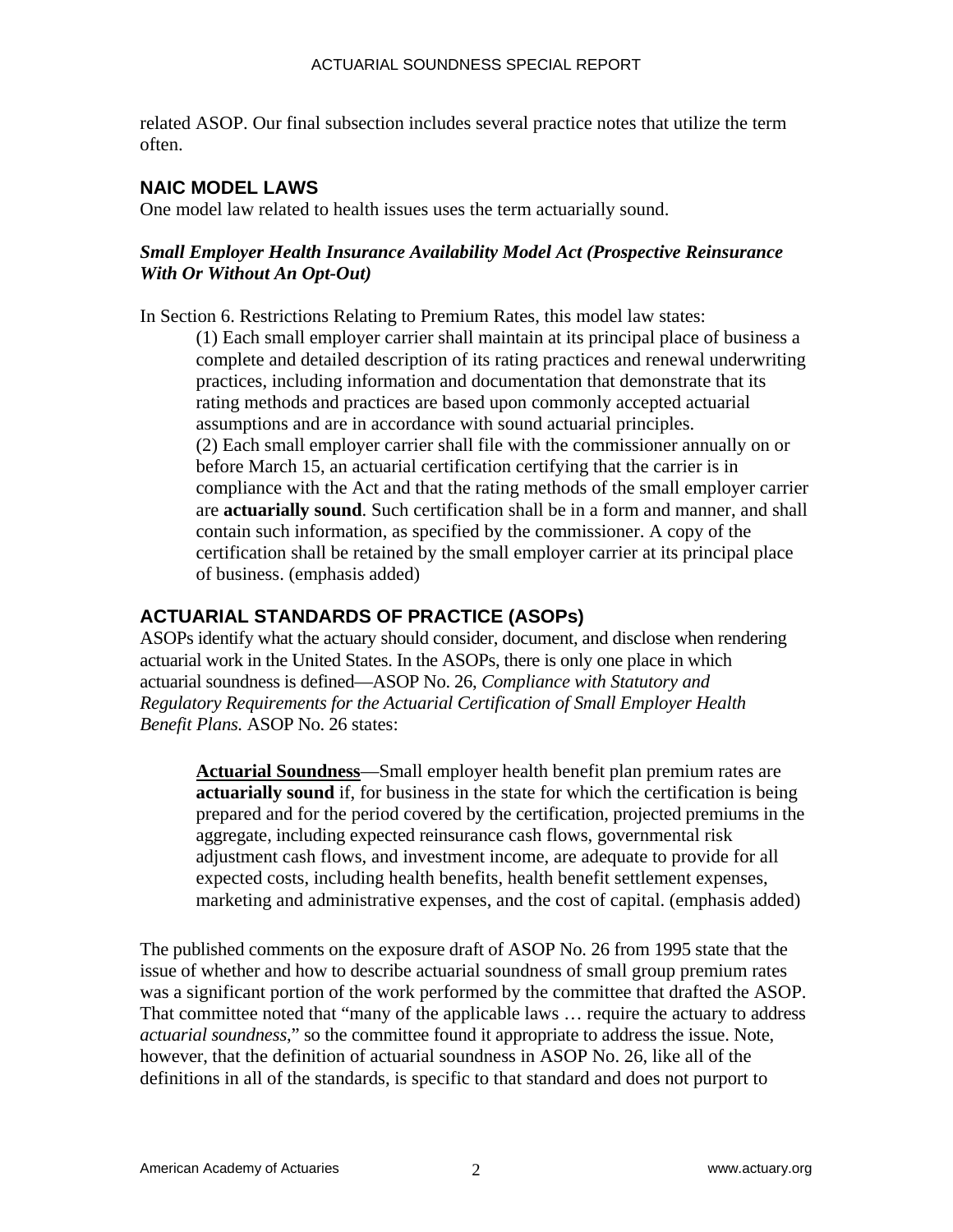provide a definition of actuarial soundness or actuarially sound for all areas and types of actuarial practice or in any other context.

#### **PRACTICE NOTES**

Practice notes are published by the American Academy of Actuaries and describe various methods actuaries may use to follow the guidance provided by ASOPs or legal or regulatory requirements. Practice notes, however, are not in themselves guidance, do not purport to codify generally accepted practice and are not binding on actuaries or any other parties. A number of health practice notes use terms related to actuarially sound or actuarial soundness.

[Actuarial Certification of Restrictions Relating to Premium Rates in the Small Group](http://www.actuary.org/pdf/health/smallgroup_dec09.pdf)  Market (Dec. 2009)

This practice note uses the term actuarial soundness in answering a number of questions. Consider the following examples:

Q2. What is an actuary certifying to when a statement of compliance with small group legislative and regulatory requirements is made?

The repealed NAIC Model Act, Premium Rates and Renewability of Coverage for Health Insurance Sold to Small Groups (Premium Rates Model Act), defines an actuarial certification in Section 2(A) as a "written statement that a small employer carrier is in compliance with section 4 (Restrictions Relating to Premium Rates) of this act, based on a review of methods, actuarial assumptions, and appropriate records." Furthermore, the NAIC Model Act, Small Employer Health Insurance Availability Model Act (Small Employer Model Act), defines an actuarial certification similarly in Section 3(A). Both of these NAIC Model Acts require that the certification be done annually and that the rating methods of the carrier be **actuarially sound**. (emphasis added)

When the actuary certifies compliance, it generally means that the actuary has conducted appropriate tests and reviews and has determined that the carrier complies with the state's definition of compliance. Using the NAIC Model Act as a guide to preparing opinions on compliance, the actuary may review the following:

- 1. Classes of business (defined in Q10) have been established in accordance with applicable laws.
- 2. Index rates (defined in Q6) have been calculated as required by law.
- 3. Premium rates (defined in Q9) for groups within a class do not vary from the index rate for that class by more than is allowed by the law, taking into account any differences in case characteristics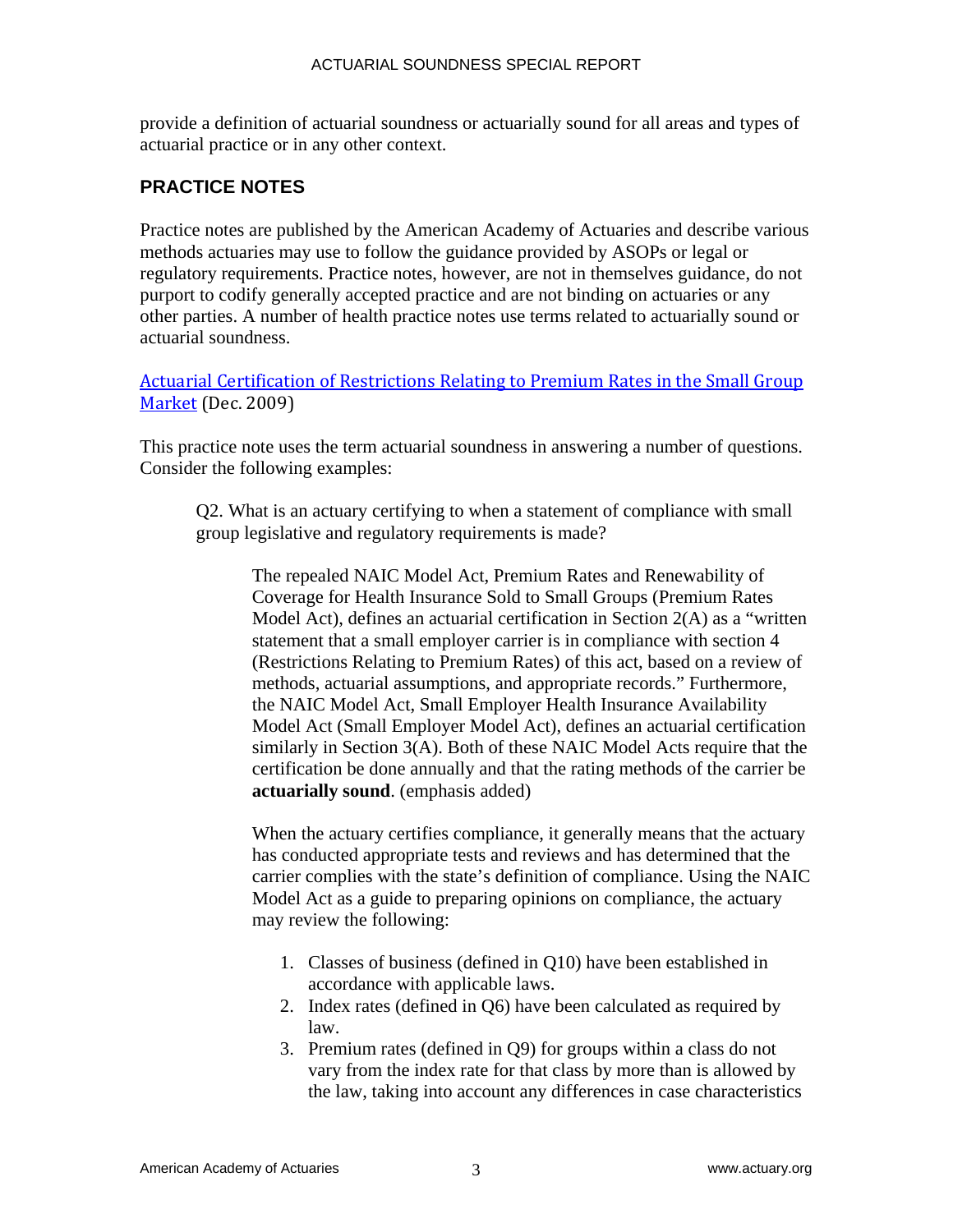(also defined in Q5), except for groups where transition period allowances are applicable and permitted by law.

- 4. The index rate for any class does not exceed the index rate for any other class by more than is allowed by law.
- 5. Rate increases from the prior rating period do not exceed the percentage increases allowed by law.
- 6. Rating restrictions associated with permitted case characteristics have been met and only allowable case characteristics have been used in adjusting the rates for compliance testing.
- 7. Rates have been calculated in compliance with applicable laws, and in compliance with any regulations established by the commissioner to implement the law.
- 8. Differences in rates for plan design are reasonable, reflect objective design differences, and do not include differences in the nature of groups assumed to elect a plan, to the extent permitted by law.
- 9. Rating methods and practices are in accordance with sound actuarial principles, to the extent permitted by law.

Note that the above text refers to laws and regulations in effect in 2012, but the Affordable Care Act (ACA) and the health care exchanges that will be created as a result of the ACA will result in significant changes to the small group health insurance market beginning in 2014.

Q17. What tests are performed to demonstrate compliance?

The actuary usually performs the tests necessary to prove and document compliance with the applicable small employer laws and regulations for which the certification is being made and, if required, to determine that the rating methods are **actuarially sound**. The level of testing required generally will vary with both the specific certification requirements of the particular state and the complexity of the rating practices employed by the small employer carrier. For example, for a carrier that uses a pure community rating approach, a thorough review of rating and underwriting practices may constitute a sufficient level of testing. On the other hand, group specific calculations may be required of a carrier that incorporates all allowable rating parameters in its rating structure. (emphasis added)

Generally, tests are performed that demonstrate that the underwriting methods and premium rates charged are established according to the following:

1. The rates are based on generally accepted actuarial methods and in accordance with sound actuarial principles, to the extent permitted by law;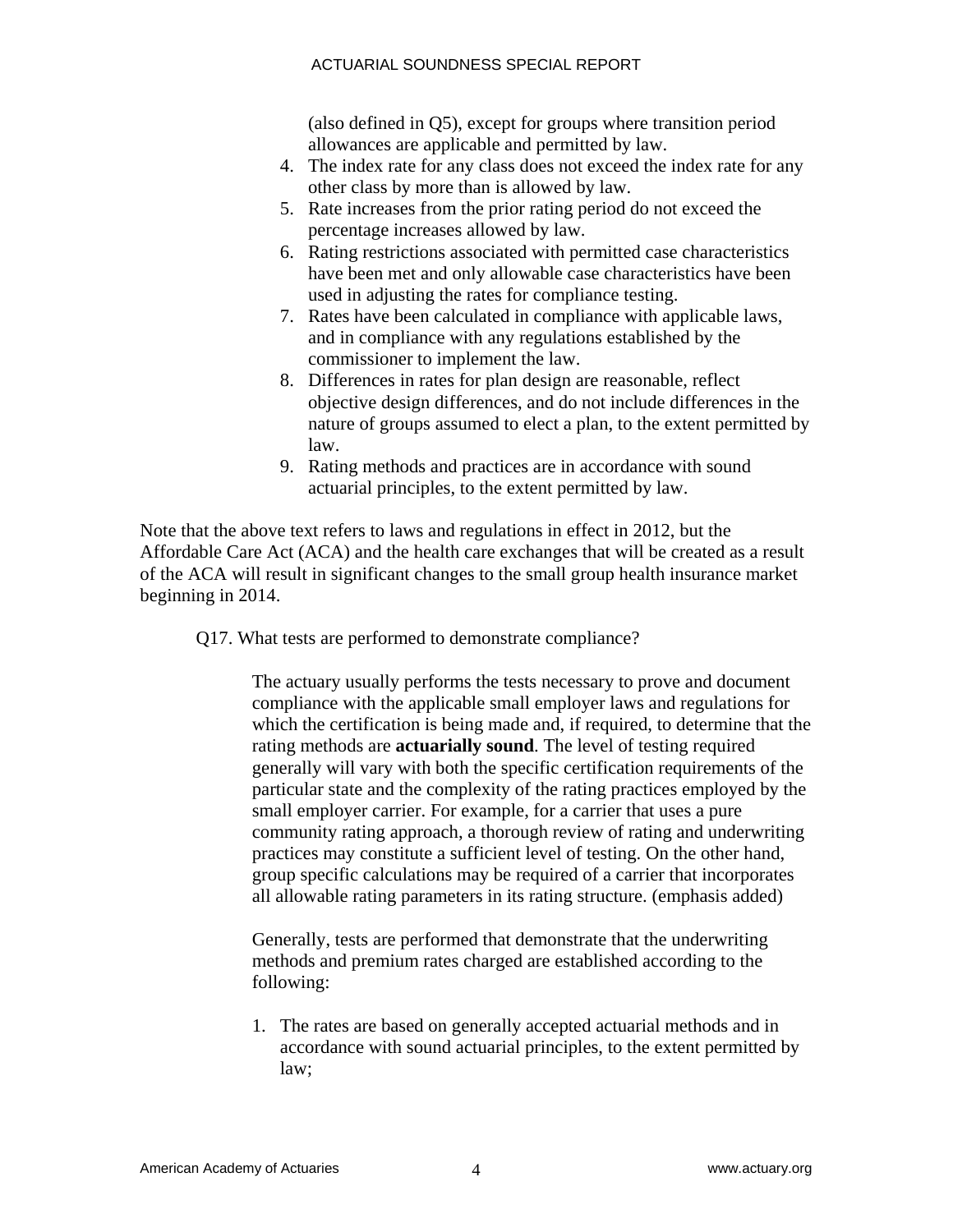- 2. Rates are calculated using allowed case characteristic factors, with the range of these factors within the limits allowed by law;
- 3. Rates do not use any prohibited separate policy fees or charges, similarly, they do not include any prohibited rebates, refunds, or discounts;
- 4. The index rate for any class of business does not exceed the index rate for another class by the prescribed percentage;
- 5. The premium rates for small employers with similar case characteristics within a class of business do not vary from the index rate of that class by more than the prescribed percentage; and
- 6. The percentage increase in renewal premium rates has not exceeded the sum of the following:
	- a. the percentage change in the new business premium rate measured from the first day of the prior rating period to the first day of the new rating period;
	- b. an adjustment, not to exceed a prescribed annual percentage (e.g., 15 percent) adjusted prorata for periods of less than one year, due to the claims experience, health status, or duration of coverage of the employees or dependents of the small employer; and
	- c. any adjustment due to a change in coverage or changes in the case characteristics of the small employer, as determined from the carrier's rate manual for the class of business.

The actuary typically will wish to determine if the state has put forth testing procedures that must be followed or if specific policy data must accompany the certification. In the absence of prescribed testing procedures, the actuary usually will wish to be satisfied that the tests performed are sufficient to support the certification.

The complexity of the testing method called for generally depends upon the rating practices employed by the carrier. One approach that is generally appropriate for most small employer carriers is to base the testing on the rate manual that must be maintained for each class of business.

The requirement to test that the rating practices are based on generally accepted actuarial methods and are in accordance with sound actuarial principles can often be satisfied with a review of the various rating factors included in the rate manual. The actuary typically confirms that only allowable and permitted case characteristics are being used, that the factors associated with these case characteristics are within the limits allowed by law, and that such factors are uniformly applied. If not involved with the development of such factors, the actuary generally reviews the reasonableness of the range of values being used. A familiarity with the underwriting and renewability rules of the carrier and a review of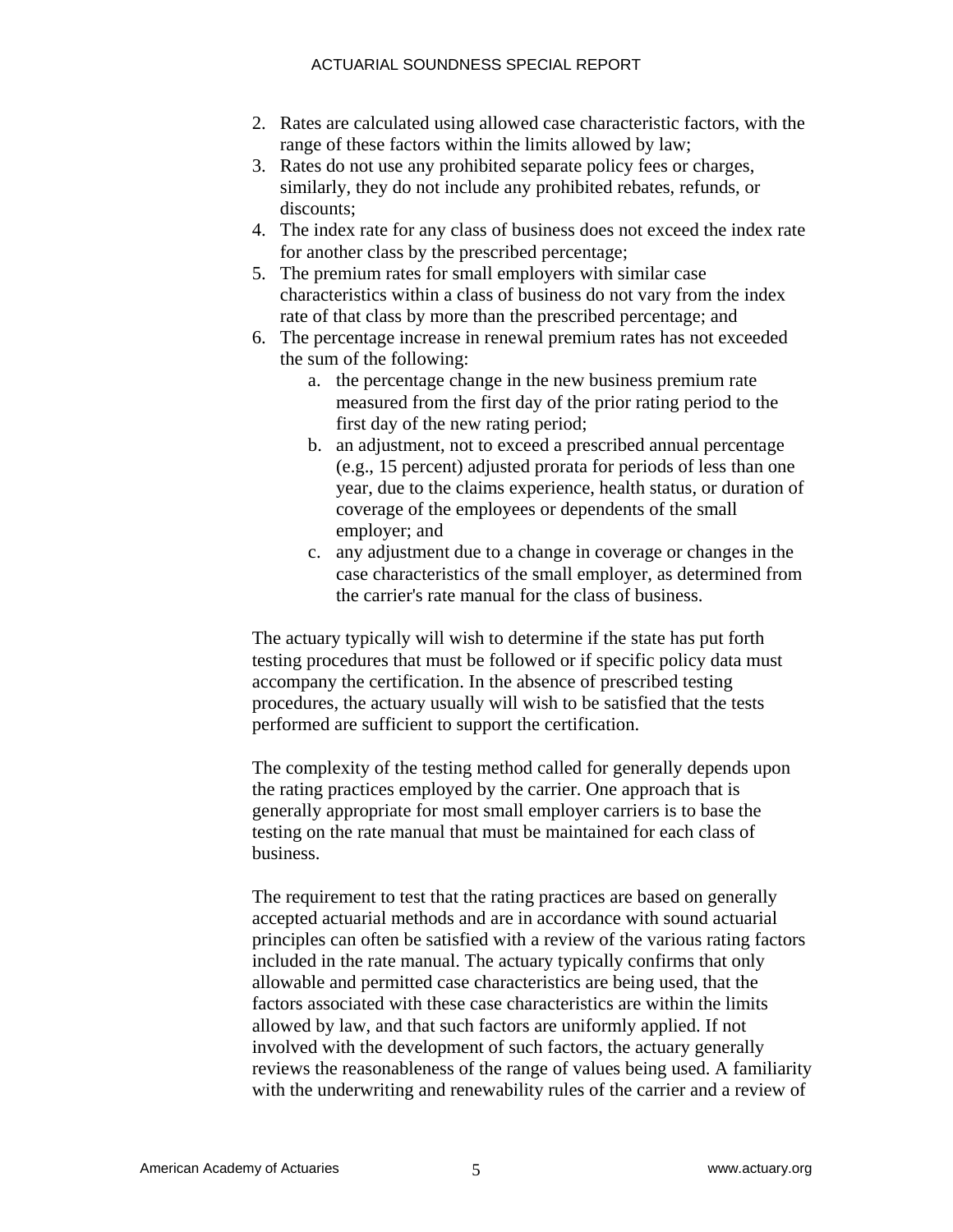the supporting data or actual experience on which the rates or most recent rate changes are based are also usually desirable to support the actuary's opinion.

Q23. What testing should be done if the actuary is required to attest to the rates being **actuarially sound**? (emphasis added)

Some states require the actuary to attest to the soundness of the rates charged. This should be relatively straight forward if the actuary attesting is the same actuary who derived the rates. In that case, the methods and assumptions used would be known. But if the actuary signing the certification is required to certify to the soundness of the rates when he/she did not participate in their determination, a review of the pricing methods and assumptions and plan experience may be in order. Rates should be such that they are not inadequate or excessive, and premiums should be reasonable in relationship to the benefits covered. If the actuary relies on the certification made as part of a recent rate filing, that fact should be disclosed.

#### **Actuarial [Certification](http://www.actuary.org/pdf/practnotes/health_medicaid_05.pdf) of Rates for Medicaid Managed Care Programs** (Aug. 2005)

This practice note was developed by the Academy's Medicaid Rate Certification Work Group in the course of its review of the CMS regulations that require certification of the actuarial soundness of Medicaid managed care premium rates.

The work group was asked to:

- Review the CMS regulations that require certification of the actuarial soundness of Medicaid managed care premium rates;
- Determine the extent to which the Academy has addressed the term actuarial soundness in any public statements; and
- Make a recommendation to the Academy's Health Practice Council regarding the best way to proceed on this issue. The work group's recommendation was to publish a practice note. The Health Practice Council approved this recommendation and directed the work group to proceed with the drafting of the practice note.

The federal requirements, as stated in 42 CFR Section 438.6(c), are as follows:

(2) Basic requirements.

(i) All payments under risk contracts and all risk sharing mechanisms in contracts must be **actuarially sound**. (emphasis added)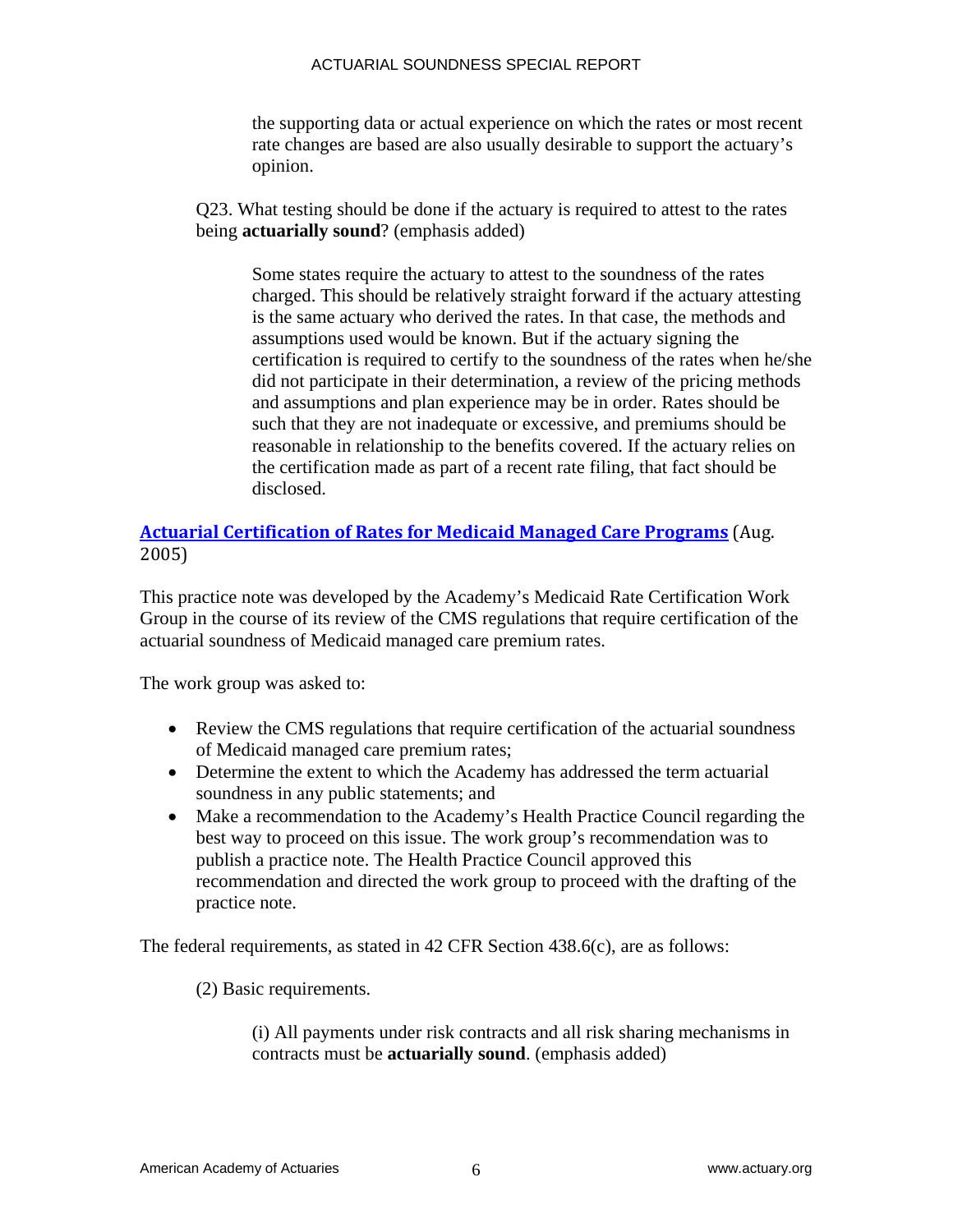(ii) The contract must specify the payment rates and any risk sharing mechanisms, and the actuarial basis for computation of those rates and mechanisms.

(3) Requirements for **actuarially sound** rates. In setting **actuarially sound** capitation rates, the State must apply the following elements, or explain why they are not applicable (emphasis added):

(i) Base utilization and cost data that are derived from the Medicaid population, or if not, are adjusted to make them comparable to the Medicaid population.

(ii) Adjustments are made to smooth data and adjustments to account for such factors as medical trend inflation, incomplete data, MCO [managed care organization], PIHP [prepaid inpatient health plan], or PAHP [prepaid ambulatory health plan] administration, and utilization

(iii) Rate cells are specific to the enrolled population, by—

- (A) Eligibility category;
- (B) Age;
- (C) Gender;
- (D) Locality/region; and
- (E) Risk adjustments based on diagnosis or health status (if used).

(iv) Other payment mechanisms and utilization and cost assumptions that are appropriate for individuals with chronic illness, disability, ongoing health care needs, or catastrophic claims, using risk adjustment, risk sharing, or other appropriate cost neutral methods.

Section  $438.6(c)(1)(i)$  defines actuarially sound capitation rates as capitation rates that:

(A) Have been developed in accordance with generally accepted actuarial principles and practices;

(B) Are appropriate for the populations to be covered and the services to be furnished under the contract; and

(C) Have been certified as meeting the requirements of this paragraph (c), by actuaries who meet the qualification standards established by the American Academy of Actuaries and follow the practice standards established by the Actuarial Standards Board.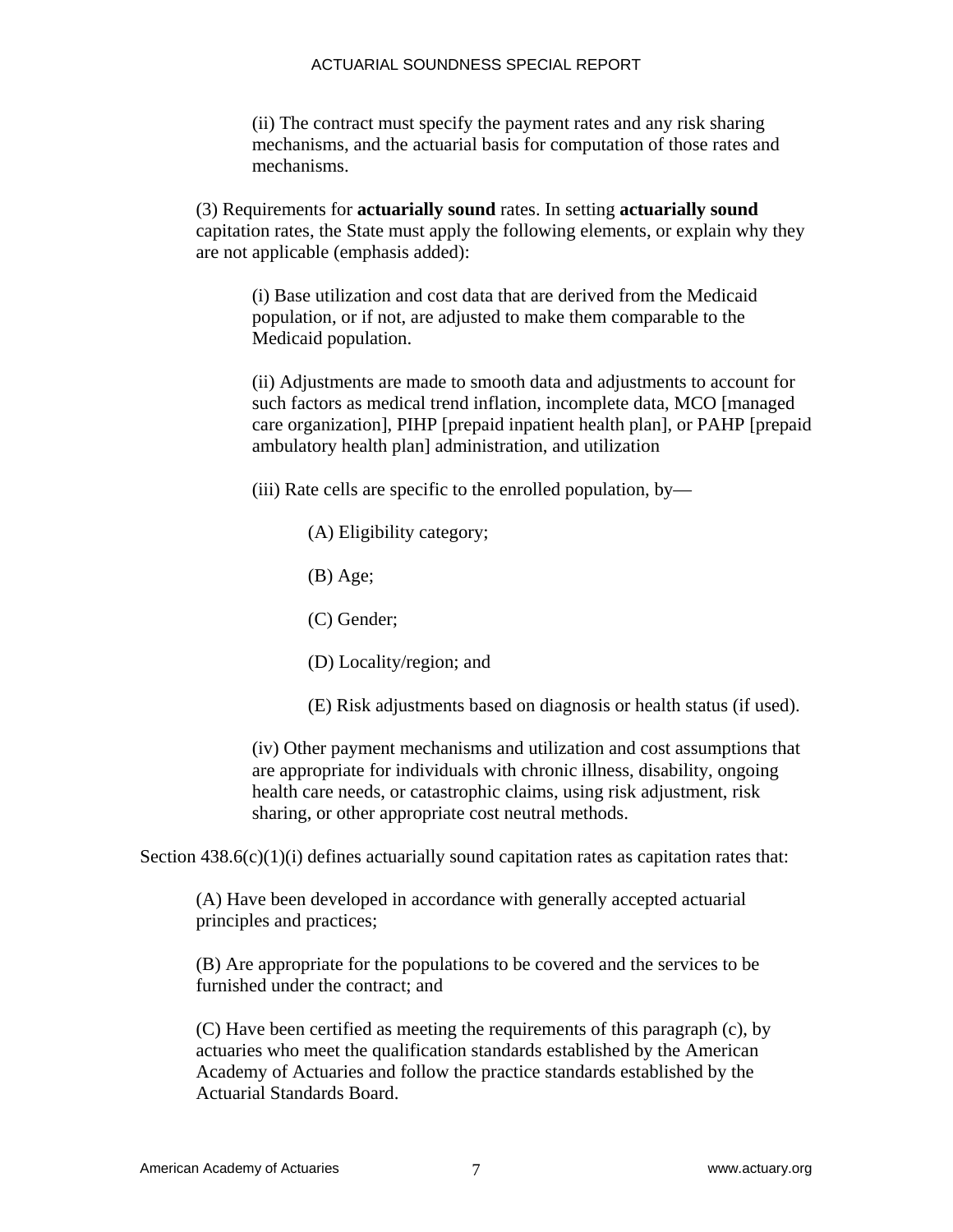Section  $438.6(c)(5)$  also specifies what is not actuarially sound under special contract provisions. (See Sections III and IV of [this practice note](http://www.actuary.org/pdf/practnotes/health_medicaid_05.pdf) for additional information.) For example:

ii. If risk corridor arrangements result in payments that exceed the approved capitation rates, these excess payments will not be considered **actuarially sound** to the extent that they result in total payments that exceed the amount Medicaid would have paid, on a fee-for-service basis, for the State plan services actually furnished to enrolled individuals, plus an amount for MCO, PIHP, or PAHP administrative costs directly related to the provision of these services (emphasis added).

iii. Contracts with incentive arrangements may not provide for payment in excess of 105 percent of the approved capitation payments attributable to the enrollees or services covered by the incentive arrangement, since such total payments will not be considered to be **actuarially sound** (emphasis added).

Section 438.6(c) requirements for actuarial soundness thus are a combination of two types of requirements. The first is the broad requirement of being developed in accordance with generally accepted actuarial practices and principles. The second is the potentially more restrictive requirement that CMS may impose on fiscal arrangements. This practice note concentrates on issues concerning the former. For issues concerning the latter, it is acknowledged that CMS or the states may impose additional restrictions, and this practice note, therefore, addresses only the potential areas of conflict between these requirements and generally accepted actuarial principles and practices.

For the purposes of the practice note, the work group developed the following proposed definition of actuarial soundness to apply to Medicaid managed care rates developed on behalf of a state for submission to CMS (based on the description in ASOP No. 26, discussed earlier):

**Actuarial Soundness**—Medicaid benefit plan premium rates are "**actuarially sound**" if, for business in the state for which the certification is being prepared and for the period covered by the certification, projected premiums, including expected reinsurance and governmental stop-loss cash flows, governmental risk adjustment cash flows, and investment income, provide for all reasonable, appropriate and attainable costs, including health benefits, health benefit settlement expenses, marketing and administrative expenses, any state-mandated assessments and taxes, and the cost of capital. (emphasis added)

This definition is only applicable for the purposes of this practice note and is not guidance. It is not applicable to any actuarial practice other than suggested use for actuarial certification of rates for Medicaid managed care programs and does not have the binding authority such as may be found in a definition found in an ASOP.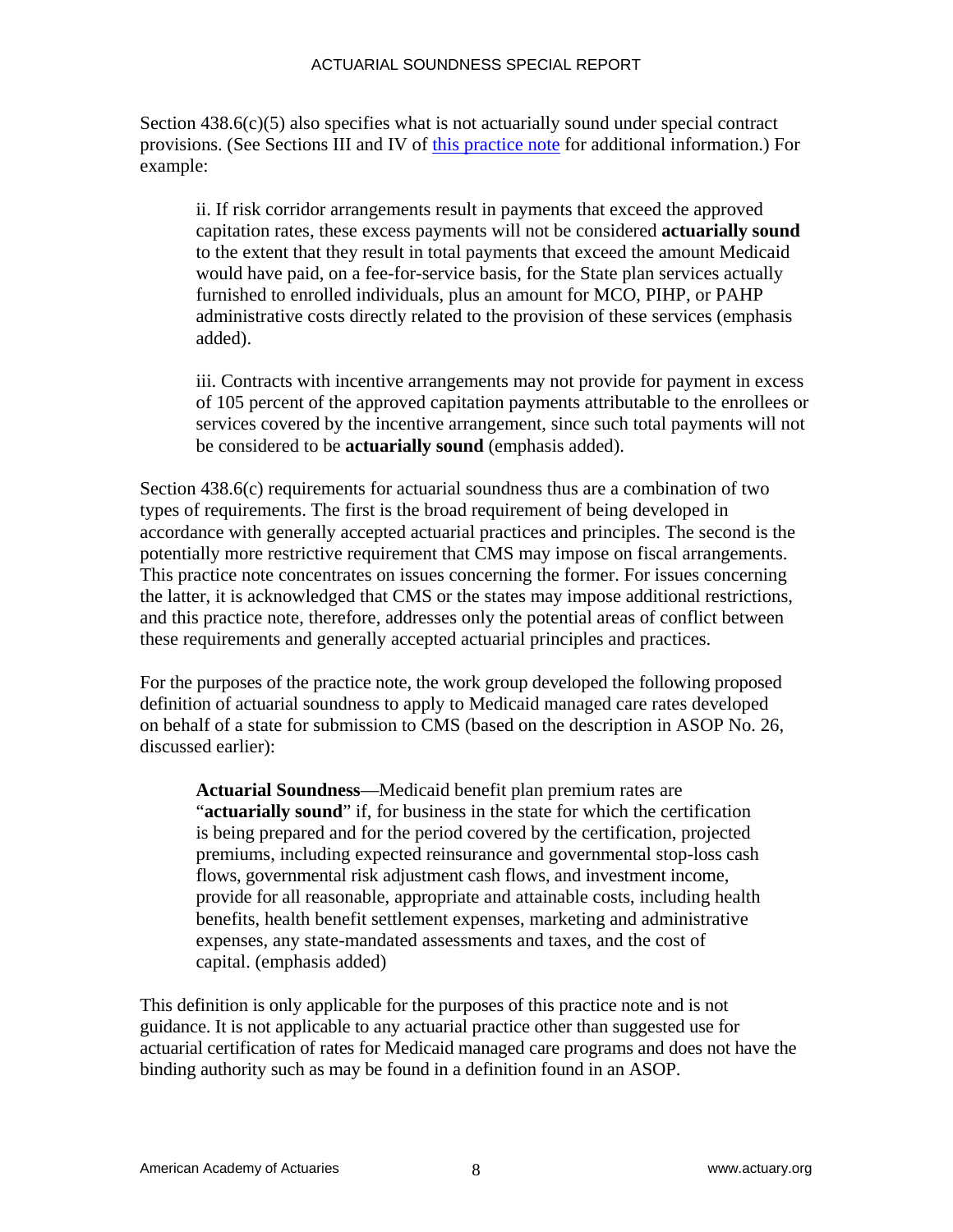There are some differences between the proposed definition above and the language in ASOP No. 26. "Governmental stop-loss" is included in the practice note description of actuarial soundness in recognition of noninsured stop-loss programs funded by states to cover certain costs in excess of specified amounts, or for certain types of services, or for treatment of certain medical conditions.

The words "reasonable, appropriate, and attainable" clarify that the costs of the Medicaid benefit plan do not normally encompass the level of all possible costs that any managed care organization (MCO) might incur, but only such costs that are reasonable, appropriate, and attainable for the Medicaid program. In addition, all expected costs directly related to the Medicaid benefit plan normally would be included.

An actuary may be asked to assist an MCO by providing an opinion as to whether the rates bid by the MCO or offered by a state are actuarially sound for that particular MCO. The analysis forming the basis of such an opinion usually would include expected costs specific to that MCO. This is a separate and distinct analysis compared to the analysis performed by the actuary who, on behalf of a state, forms an opinion concerning the actuarial soundness of rates to be offered to MCOs and for submission to CMS.

The paragraph above uses the words "actuarially sound" in the context of a particular MCO. There is no federal regulatory requirement that rates be actuarially sound for a particular MCO. Some states, however, may require MCOs that make rate bids or that accept offered rates to provide the state with an opinion as to the actuarial soundness (or an opinion addressing acceptability without using the term actuarial soundness) of the rates for that particular MCO. An MCO reasonably could decide to accept rates for a particular year, knowing that it expects an underwriting loss in that year. Such a decision may be a reasonable business decision, given that the MCO is entering a new market or expects underwriting gains to emerge in future periods.

As a final note, the term actuarial soundness does not appear in the literature regarding health insurance financial reporting in either U.S. Generally Accepted Accounting Principles (GAAP) or International Accounting Standards Board (IASB) insurance contracts literature.

# **2. LIFE**

The use of the term "actuarial soundness" historically has not been used often in the life insurance practice area. Life insurance reserves and policy minimum nonforfeiture value assumptions have utilized prescribed assumptions that were accepted by regulators. With the advent in the 1990s of asset adequacy analysis, and continuing through today's principle-based reserves and capital development, there may be additional development of the concept and usage of actuarial soundness in the life insurance arena.

Since codification in 2001, life insurance statutory accounting, including reserve development, has been centralized in the NAIC process of developing assumptions and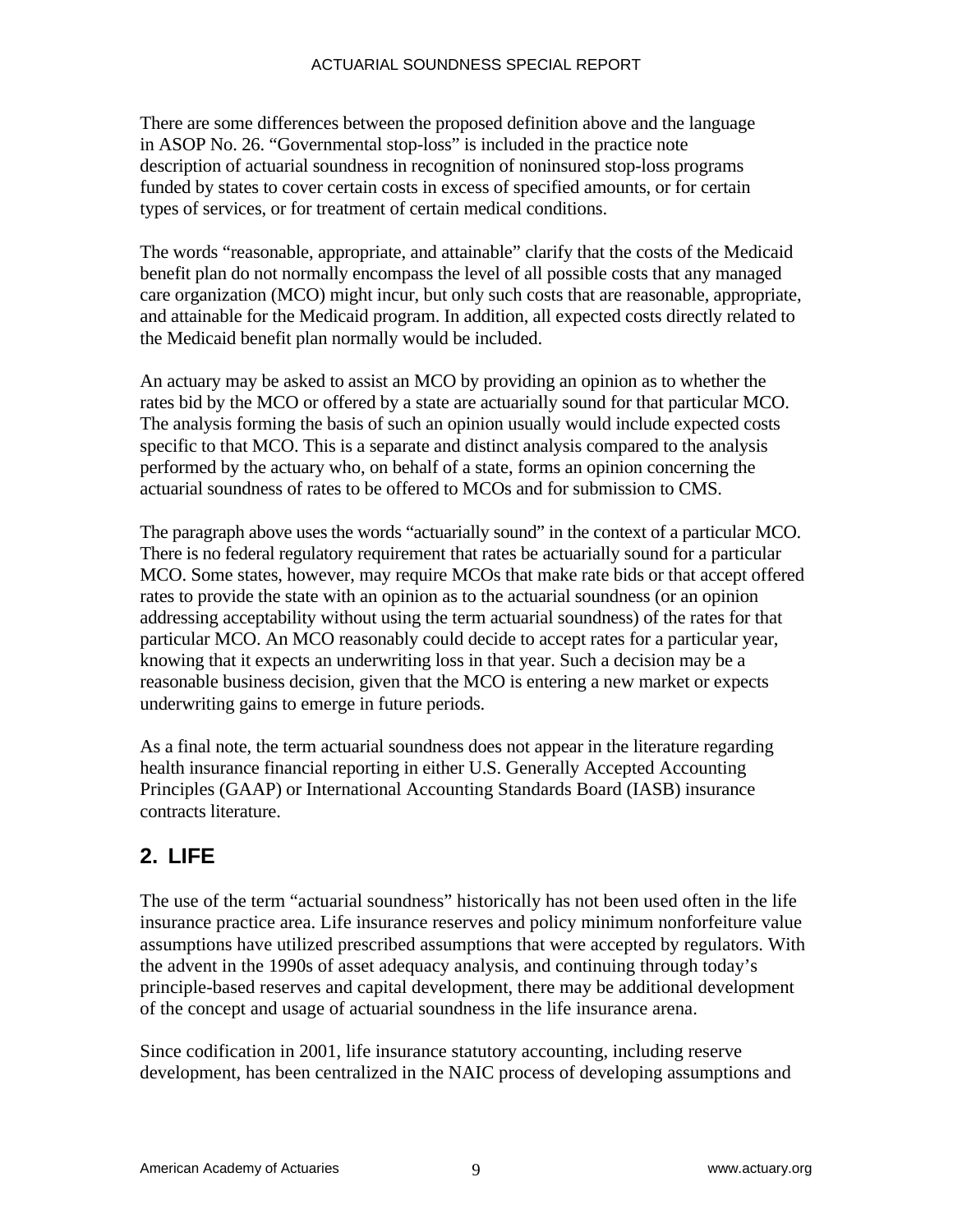methodologies.[2](#page-13-0) A review of the *NAIC Life and Health Valuation Law Manual* yields only a few uses of the term actuarially sound, related to variable life investments and accelerated life insurance benefits (terminal illness). In addition, the asset adequacy statement of actuarial opinion requires language stating that the reserves are in accordance with sound actuarial principles. These references do not contain language defining actuarially sound.

For example, the Variable Life Insurance Model Regulation—Section 4.C.3 under Mandatory Policy Benefit and Design Requirements states: "The insurer shall demonstrate that the reflection of investment experience in the variable life insurance policy is actuarially sound."

Another reference to actuarially sound can be found in the Accelerated Benefits Model Regulation. Section 10.A.1 states: "The insurer may require a premium charge or cost of insurance charge for the accelerated benefit. This charge shall be based on sound actuarial principles." Section 10.A.2 and 10.A.3 each state: "The interest rate or interest rate methodology used in the calculation shall be based on sound actuarial principles and disclosed in the contract or actuarial memorandum."

Actuarial Guideline XXVII—Accelerated benefits—Section II.B states: "No additional reserves need be held as long as the actuary is convinced that the method used to discount the death benefit reflects sound actuarial principles."

Section 8 of the Actuarial Opinion and Memorandum Regulation, Statement of Actuarial Opinion Based On an Asset Adequacy Analysis, contains the following requirement:

In my opinion the reserves and related actuarial values concerning the statement items identified above:

(a) Are computed in accordance with presently accepted actuarial standards consistently applied and are fairly stated, in accordance with sound actuarial principles;

#### **INDIVIDUAL STATE REGULATION**

New York State Regulation 126, Regulations Governing an Actuarial Opinion and Memorandum, Section 95.8, The Statement of Actuarial Opinion Based On an Asset Adequacy Analysis, Section 6, states:

The opinion paragraph shall include a statement such as the following: "In my opinion the reserves and related actuarial values concerning the statement items identified above:

(i) Are computed in accordance with those presently accepted actuarial standards of practice which specifically relate to the

1

<span id="page-13-0"></span><sup>&</sup>lt;sup>2</sup> Neither the U.S. GAAP nor IASB insurance contracts literature apply the term actuarial soundness to life insurance.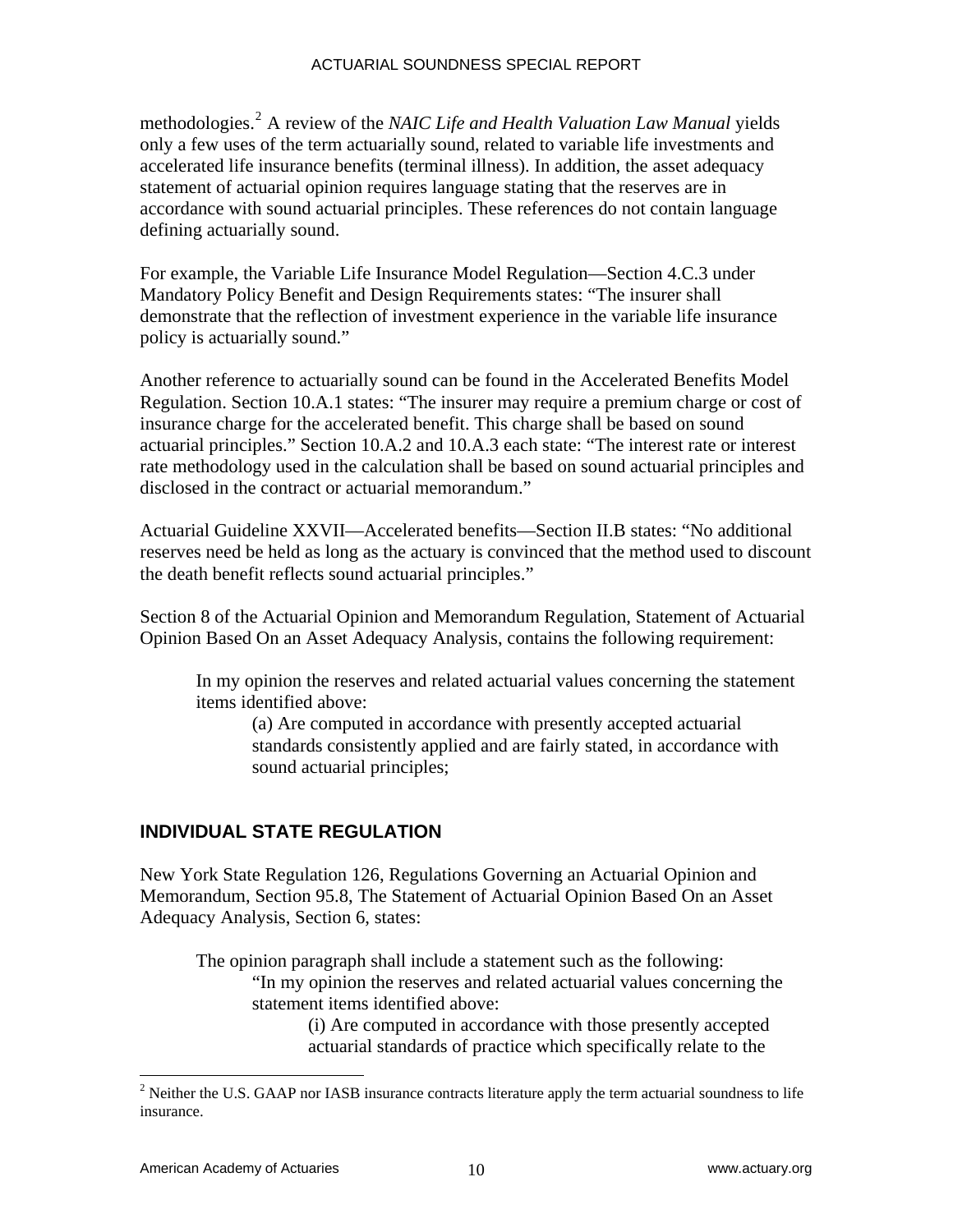opinion required under section 95.8 of New York Insurance Department Regulation 126 to the extent not inconsistent therewith and in accordance with the requirements of such regulation, and which are consistently applied and are fairly stated, in accordance with sound actuarial principles;"

# **3. PENSION**

With the exception of its use in the context of governmental plans, the term actuarial soundness does not have a significant presence in pension programs. It is not mentioned at all in the funding rules for tax-qualified pension plans under the Employee Retirement Income Security Act (ERISA), promulgated by the Internal Revenue Service (IRS), nor does the term appear in the accounting literature for nongovernmental organizations for which the Financial Accounting Standards Board (FASB) or the IASB is responsible. All those standards require that valuations be based on best-estimate assumptions, which are widely interpreted as being central, expected-value assumptions without adjustment for or discussion of degree of risk.

Statutory accounting principles for pension plan accounting promulgated by the NAIC generally follow U.S. GAAP and similarly do not mention actuarial soundness.

Actuarial soundness similarly does not appear in any of the ASOPs applicable to the pension area, nor is it included in any Academy practice note in the pension area.

The 2010 Social Security Trustees Report<sup>[3](#page-14-0)</sup> does not refer to actuarial soundness *per se*, although the chief actuary's certification notes that "the techniques and methodology used herein to evaluate the financial and actuarial status of the Federal Old-Age and Survivors Insurance and Disability Insurance Trust Funds are based upon sound principles of actuarial practice and are generally accepted within the actuarial profession."

In the academic literature, there is a 1953 paper, *Pension Plans—the Concept of Actuarial Soundness,*[4](#page-14-1) in which the author attempts to provide a definition related to the present value of accrued benefits on plan termination. This article was written well before the development of ERISA and current accounting standards, however, and is neither part of the actuarial exam syllabus nor considered particularly relevant to current actuarial practice.

Actuarial soundness does appear with regularity in one particular segment of pension practice: pension plans sponsored by state and local governments, referred to here as

 $3$  http://www.ssa.gov/OACT/TR/2010/tr2010.pdf (last visited on Jan. 23, 2012).

<span id="page-14-1"></span><span id="page-14-0"></span><sup>&</sup>lt;sup>4</sup> Pension Plans—The Concept of Actuarial Soundness, Dorrance C. Bronson (FSA), *Journal of the American Association of University Teachers of Insurance,* Vol. 20, No. 1, Proceedings of the 17th Annual Meeting (March 1953), pp. 36-47.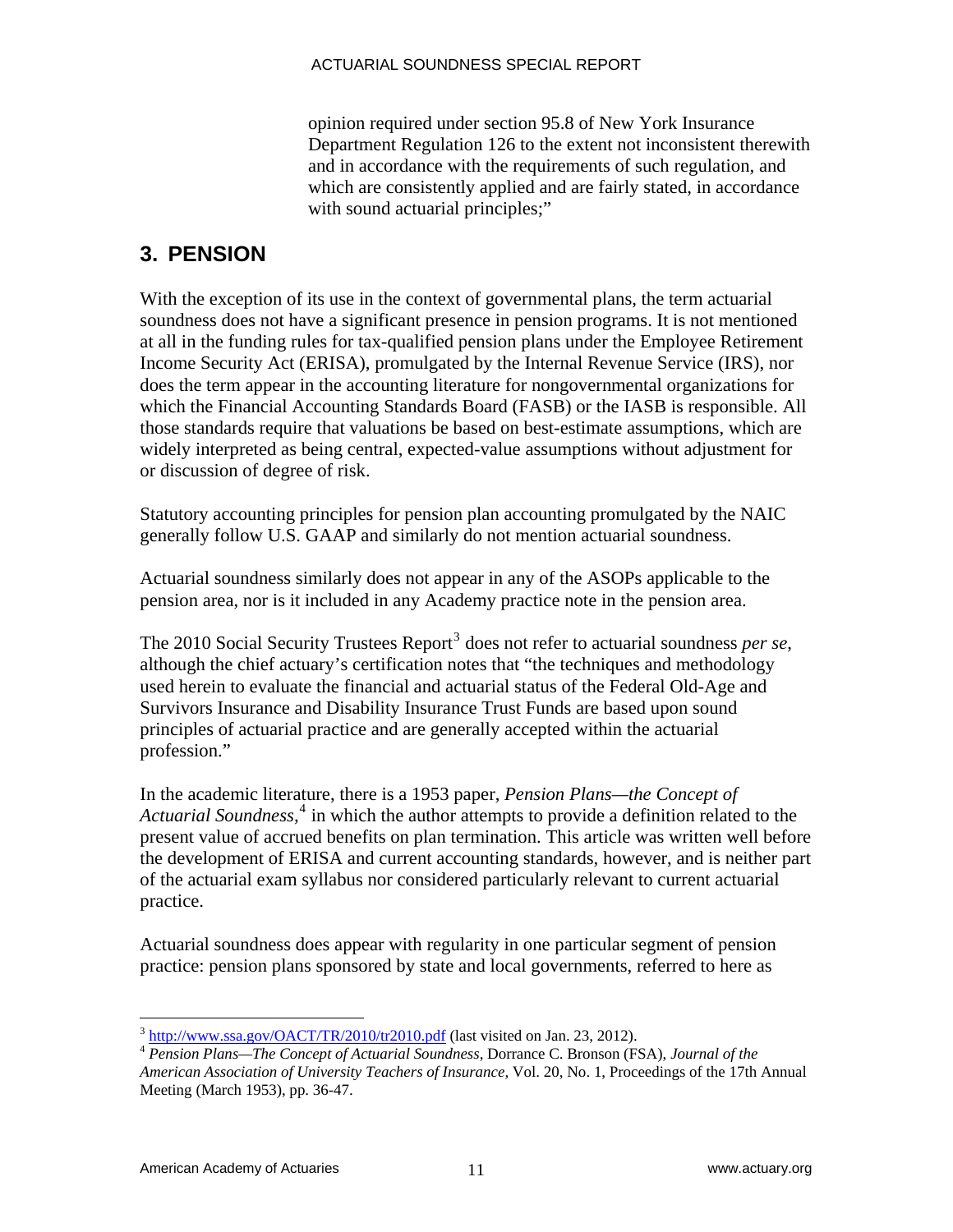governmental plans. These plans generally are controlled by state laws and the Governmental Accounting Standards Board (GASB).

Under the relevant governmental accounting standards, the term appears generally in reference to the funding of a plan, usually in the context of the broad notion of having a rational pattern of funding that is anticipated to accumulate sufficient assets in a plan to make pension payments when they come due—a period that can extend many years into the future and long after an employee ceases working. The following citations are instructive in this regard. It should be noted that GASB 27, the relevant standard for pension plans, is in the process of being substantially revised. As of August 2011, GASB has published an invitation to comment (2009), a preliminary views document (2010), and an exposure draft of a proposed standard (2011). GASB is expected to publish a final revised accounting standard in 2012. How many of the existing concepts will survive the standard setting process is uncertain.

- "[T]he measurement of the employer's pension expenditures/expense for an accounting period is similar to the employer's required contributions for that period, in accordance with an established and **actuarially sound** funding policy" (GASB 27, Paragraph 1, Objective) (emphasis added)
- "Many respondents, however, including actuaries, general and financial administrators of plans and employer entities, and auditors, pointed out that some of the parameters for measuring pension expenditures/expense would defeat the Board's objective because they were incompatible with **actuarially sound** practices commonly used in determining funding requirements or were inappropriate for governmental plans for other reasons." (GASB 27, Basis for Conclusions, Paragraph 78) (emphasis added)
- "In order to enhance stability in the employer's contribution rates and simplify the calculations, many plans use practices that are acceptable under recognized funding methodologies but would be precluded for accounting under the parameters of the 1990 ED. Stability of contribution rates is a common funding objective for governmental plans and frequently is required by statute. For example, the statute or policy may prohibit increases in benefits unless they can be funded without a significant increase in the contribution rates and without jeopardizing the **actuarial soundness** of the plan." (GASB 27, Basis for Conclusions, Paragraph 80). (emphasis added)
- "Some respondents to the 1990 ED thought that the existing accounting maximum of 40 years [to amortize changes in unfunded liability, due to plan changes or actuarial gains and losses] had worked well for many years and should be retained. Some respondents also questioned the appropriateness of any reduction in amortization periods and the resulting increase in required contributions, when many plans are well funded, funding excesses are not uncommon, and many employers are having difficulty balancing their budgets without curtailing services. However, the maximum period most frequently recommended in the responses was 30 years. Several reasons were given for recommending that period, including, for example, it is a reasonable approximation of total service life for many employee groups and is consistent with an entry age approach to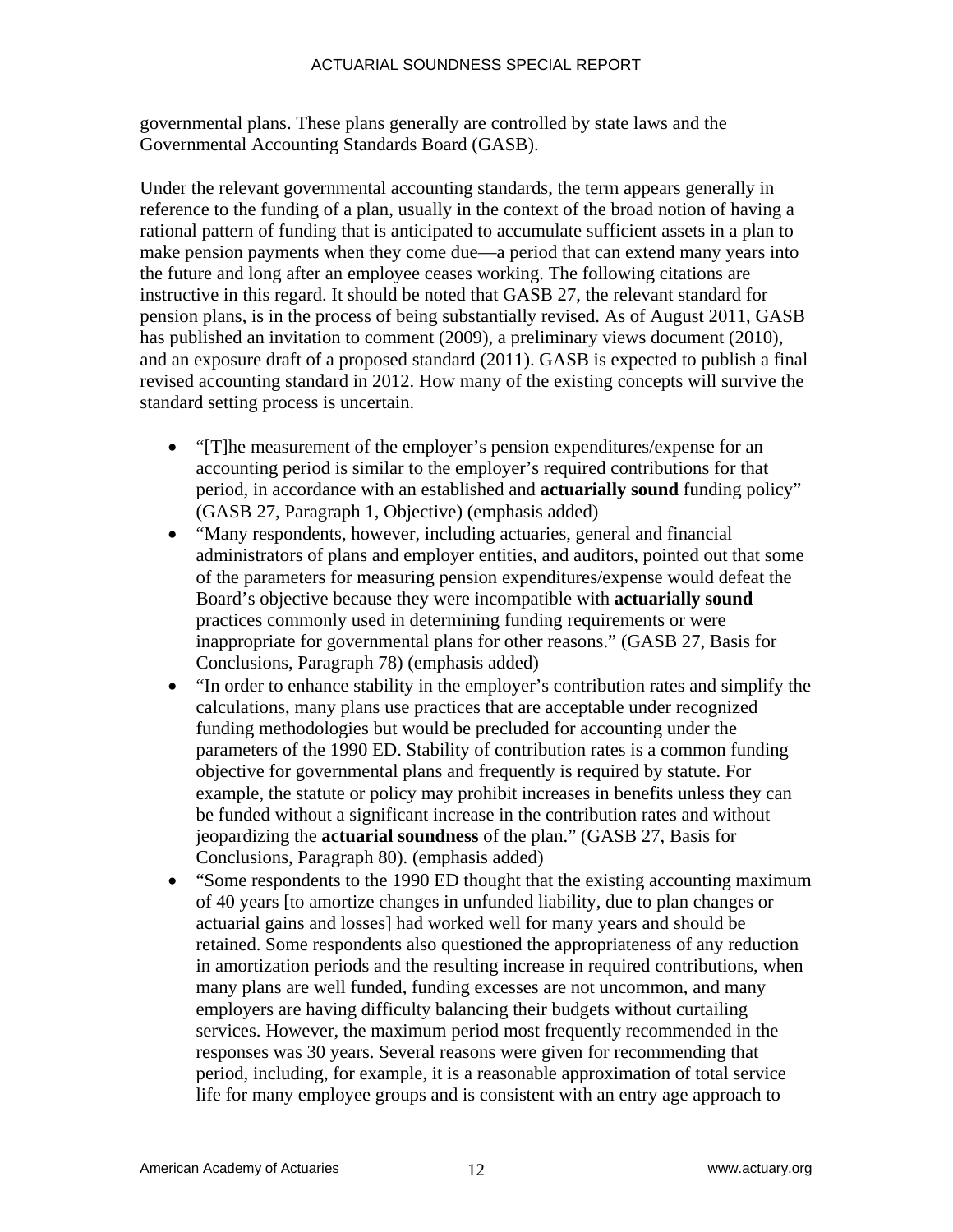cost allocation, it is acceptable from a sound funding perspective, and it is frequently used in practice as a maximum period." (GASB 27, Basis for Conclusions, Paragraph 108).

- "The Board notes that both a closed and an open approach are acceptable under recognized actuarial funding methodologies. The approach selected depends on many factors and should be appropriate to the circumstances of the plan, participating employers, and their operating environments. Either approach can produce satisfactory results from a sound funding perspective." (GASB 27, Basis for Conclusions, Paragraph 115).
- "When the funding methodology is soundly conceived and appropriately applied, the results are monitored through frequent valuations and appropriate adjustments are made, and the employer pays the required contributions, the plan will progress to full funding, whether the amortization approach is open or closed." (GASB 27, Basis for Conclusions, Paragraph 116).
- "A large majority of governmental plans use the level percent method, combined, most typically, with the entry age actuarial cost method. The level percent method reflects traditional principles of sound funding which require a level contribution design—that is, a design whereby future citizens are not expected to contribute more than present citizens. That concept is sometimes referred to as intergenerational equity in the burden on taxpayers. The concept is implemented by establishing a contribution rate which, expressed as a percentage of active member payroll, is expected to remain level over time. The contribution rate includes normal cost and an amount, computed as a level percentage of projected covered payroll, that is designed to amortize an unfunded actuarial liability over a specific period of future years. Although inflation is likely to cause the absolute dollar amount of contributions to increase over time, contributions expressed in dollars adjusted for inflation (real dollars) are expected to be constant. Therefore, the burden on citizens does not increase relative to the payroll on which pension contributions are based." (GASB 27, Basis for Conclusions, Paragraph 124).

#### **INDIVIDUAL STATE REGULATION**

At the legislative level, many states also mention actuarial soundness in the context of the funding of their pension plans. In many of these cases, the references presume that the concept is widely understood and generally accepted, without further elaboration. In some cases (such as California), the legislature puts the onus on the independent actuary to certify the actuarial soundness of the funding requirement. The following excerpts from selected state laws highlight some of the attempts to refine, define, or elaborate on the term. An exhaustive search and commentary on individual states' use of the term actuarially sound is outside the scope of this document. Instead, we selected several states to review the usage of the term as it relates to state pension laws and regulations. The selected states represent those with which members of the task force are most familiar.

Perhaps the most detailed of the samples reviewed is the *Guidelines for Actuarial Soundness* proposed by the Texas Pension Review Board for its May 2, 2011, Actuarial Committee Meeting: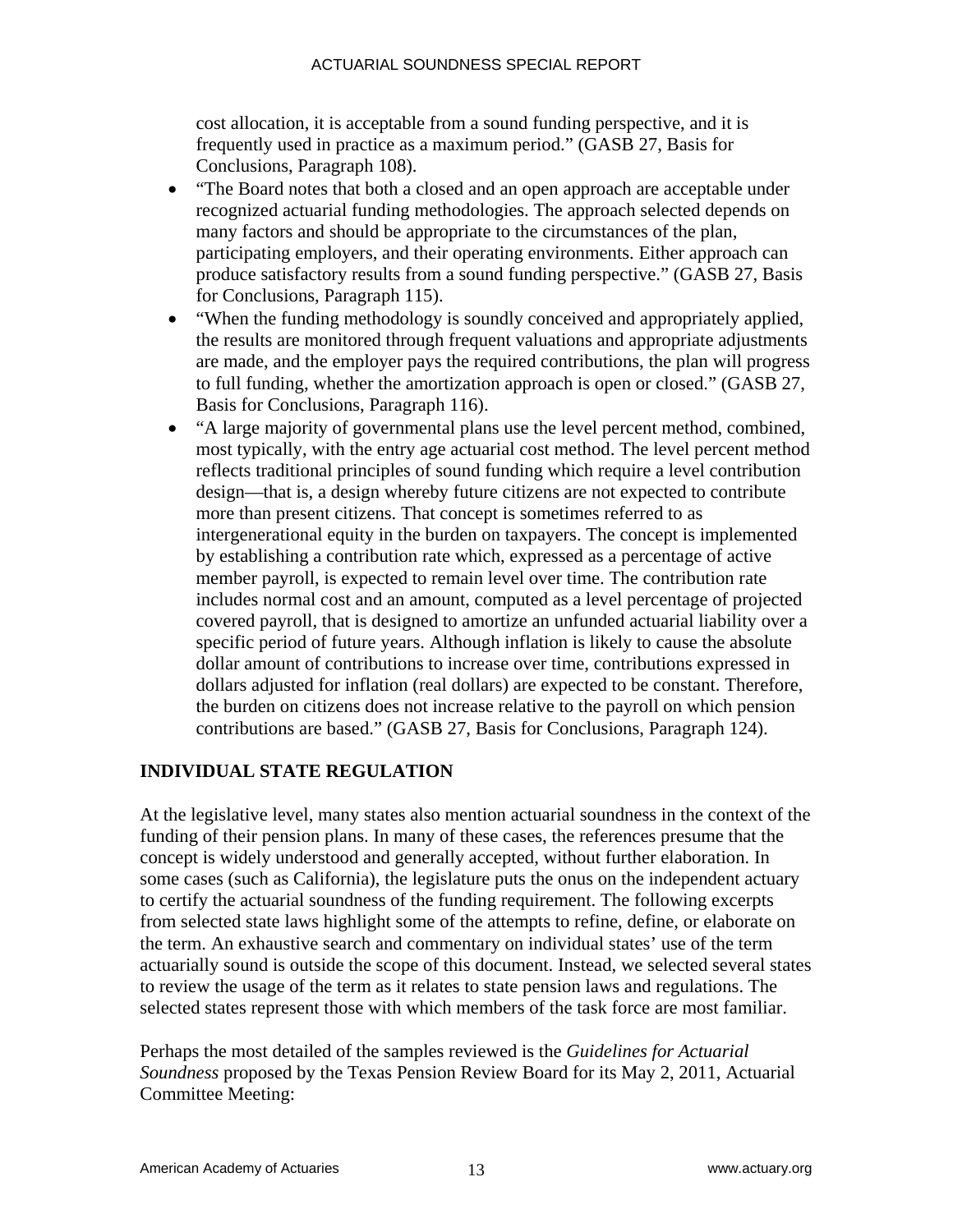1. The funding of a pension plan should reflect all plan obligations and assets.

2. The allocation of the normal cost portion of the contributions should be level or declining as a percent of payroll over all generations of taxpayers, and should be calculated under applicable actuarial standards.

3. Funding of the unfunded actuarial accrued liability should be level or declining as a percent of payroll over the amortization period.

4. Funding should be adequate to amortize the unfunded actuarial accrued liability over a period not to exceed 40 years, with 15-25 years being a more preferable target. Benefit increases should not be adopted if all plan changes being considered cause a material increase in the amortization period and if the resulting amortization period exceeds 25 years.

5. The choice of assumptions should be reasonable, and should comply with applicable actuarial standards.

These guidelines appear to establish objective criteria that would allow the Texas pension board to assess the state of its plans and the recommended funding pattern and do not specifically involve the services of an actuary. Other legislated definitions of actuarial soundness provide less detail and, in some cases, require or imply the participation of an actuary in making a determination. For example:

RCW 41.26.710 [pertains to retirement systems in the state of Washington]

(14) "**Actuarially sound**" means the plan is sufficiently funded to meet its projected liabilities and to defray the reasonable expenses of its operation based upon commonly accepted, sound actuarial principles. (emphasis added)

RCW 41.44.020 [pertains to city employees' retirement systems in Washington]

The purpose of this chapter is to provide for an **actuarially sound** system for the payment of annuities and other benefits to officers and employees and to beneficiaries of officers and employees of cities and towns thereby enabling such employees to provide for themselves and their dependents in case of old age, disability and death, and effecting economy and efficiency in the public service by furnishing an orderly means whereby such employees who have become aged or otherwise incapacitated may, without hardship or prejudice, be retired from active service. (emphasis added)

RCW 41.16.060 [pertains to tax levy for firefighters' pension fund in Washington ]

… if a report by a qualified actuary on the condition of the fund establishes that the whole or any part of said dollar rate is not necessary to maintain the **actuarial**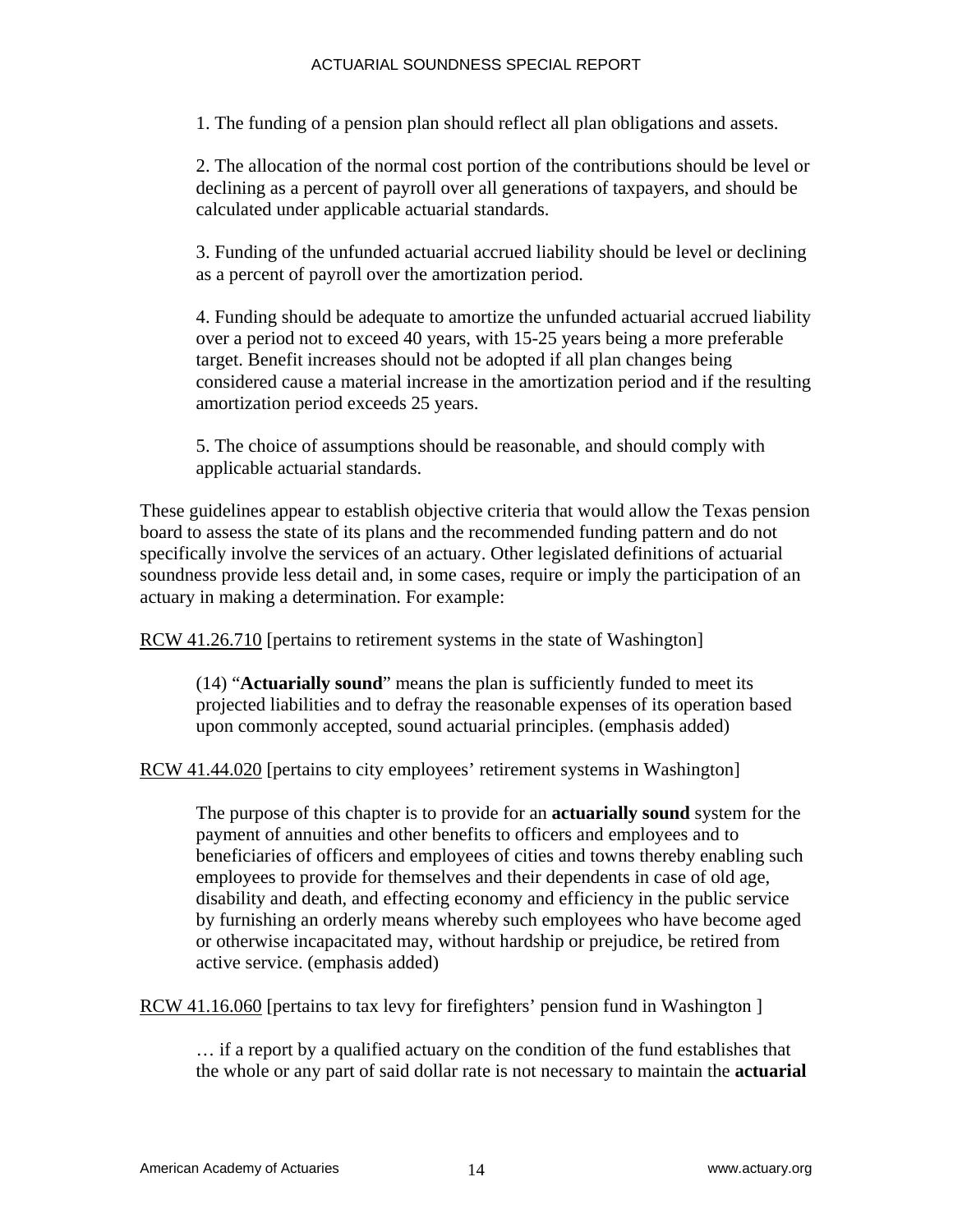**soundness** of the fund, the levy of said twenty-two and one-half cents per thousand dollars of assessed value may be omitted … (emphasis added)

#### New York State Retirement Law and Social Security, 316-b(2)

… the actuarial value of assets shall be calculated using the five year smoothing method that was used for the fiscal year commencing April first, nineteen hundred eighty-seven which method has been determined to be **actuarially sound**. (emphasis added)

#### Iowa, CH 1077 Sec. 117<sup>[5](#page-18-0)</sup>

Sec. 117. Judicial Retirement System — Legislative Intent—Notification— Report

1. It is the intent of the general assembly that once the judicial retirement system attains fully funded status based upon the benefits provided for judges through July 1, 2001, the employer and employee contribution rates established to fund the judicial retirement system should be adjusted to reflect the ratio of employer and employee contribution rates required under the Iowa public employees' retirement system.

2. … In conducting the study, the state court administrator shall consider, and make recommendations concerning, the appropriateness of funding the judicial retirement system by establishing employer and employee contribution rates which shall maintain the **actuarial soundness** of the system and which shall reflect the intent of the general assembly as contemplated in subsection 1. (emphasis added)

#### Connecticut, Chapter 66, State Employees Retirement Act

**Sec. 5-156a. Funding of retirement system on actuarial reserve basis.** (a) The state employees retirement system shall be funded on an actuarial reserve basis…. the amount necessary on the basis of an actuarial determination to gradually establish and subsequently maintain the retirement fund on such determined actuarial reserve basis, and make such other recommendations with regard to such fund and its administration as the commission deems appropriate.

(b) The Retirement Commission shall determine on an actuarial basis (1) a normal rate of contribution which the state shall be required to make into the retirement fund in order to meet the actuarial cost of current service and (2) the unfunded past service liability. For the first sixteen years, the funding program for the actuarial reserve basis shall consist of the following percentages of the sum of normal cost and the amount required for a forty-year amortization of unfunded liabilities ...

<span id="page-18-0"></span> $\overline{a}$ 5 Iowa Acts 2000 (78 G.A.) Ch. 1077, § 117.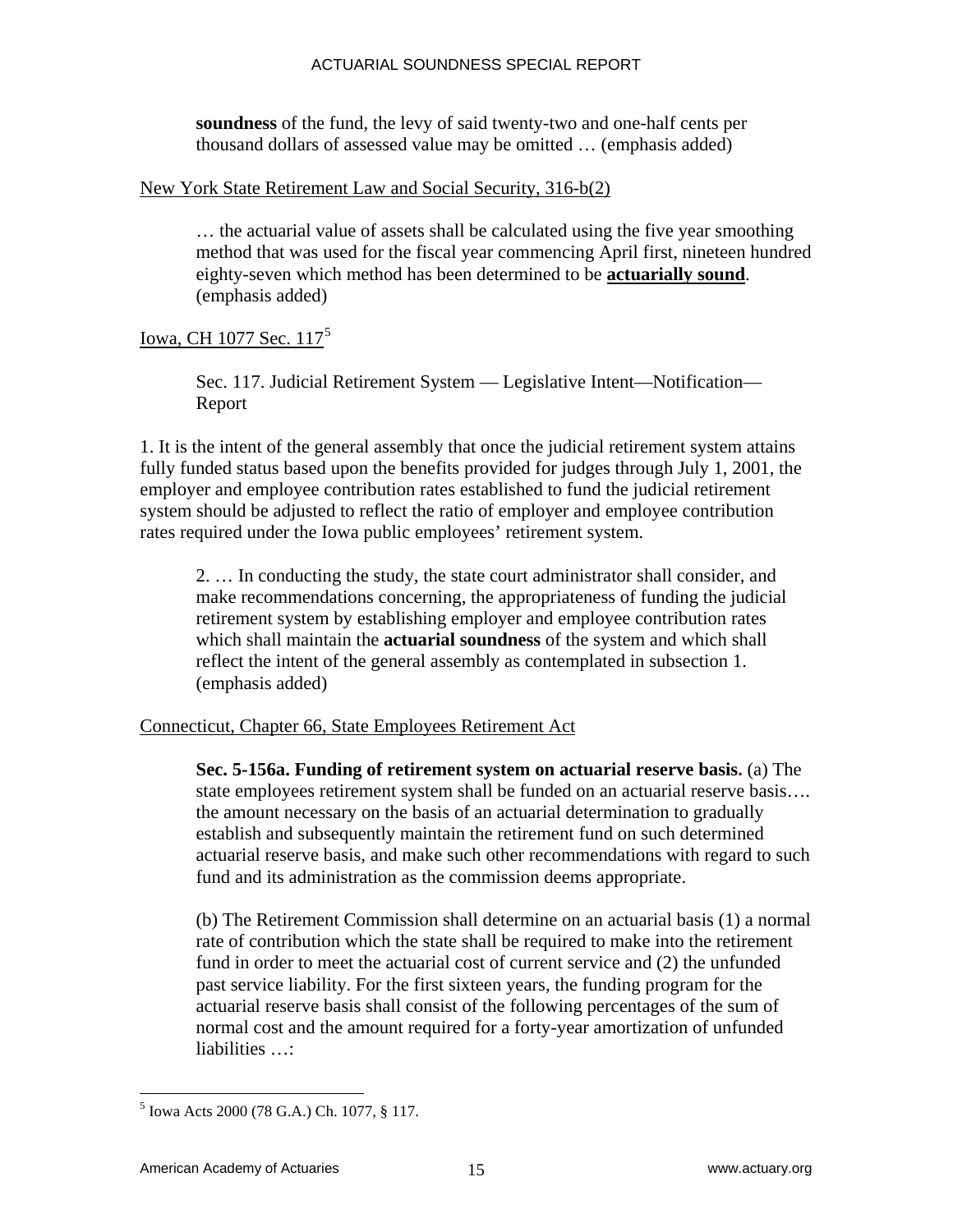… provided said state payments shall not be reduced or diverted to any purpose other than the payment into the retirement fund until the foregoing schedule of payments has been completed and said fund is determined to be **actuarially sound**. (emphasis added)

#### California Government Codes, Section 31454.1

(c) The intent of the Legislature, in enacting this section, is to insure the solvency and **actuarial soundness** of the retirement systems governed by this chapter by preserving the independent nature of the actuarial evaluation process. (emphasis added)

# **4. PROPERTY/CASUALTY**

As is the case with the actuarial practice areas addressed in prior sections, property/casualty practice long has used some form of the term actuarially sound to direct actuarial work or to describe a statutory or regulatory requirement. In this section, we look first to the actuarial literature as the oldest source of the term for property/casualty actuarial work. We then examine Statements of Principles adopted by the Casualty Actuarial Society (CAS) before moving on to selected state regulations and NAIC model laws. We close the section with a review of several catastrophe insurance programs.

The term actuarial soundness does not appear in literature for property/casualty insurance financial reporting in either U.S. GAAP or IASB insurance contracts literature.

#### **ACTUARIAL LITERATURE REVIEW**

The term "actuarially sound" occurs in the first volume of the *Proceedings of the Casualty Actuarial Society* ("the Proceedings") published in 1914. An extensive search through the proceedings and the CAS journal *Variance* reveals many instances of the terms actuarially sound and actuarial soundness. The Appendix contains selected sections in which these terms appear. Some sections have been reproduced more extensively due to their general importance and the light they shed on discussions within the CAS.

A concise definition of the term actuarially sound in the CAS literature could not be found. For example, in the Proceedings Volume XLI, from 1955, Nathaniel Gaines writes, "In general, **actuarial soundness** implies an orderly arrangement for financing obligations under a benefit program. Precise formulations of what constitutes actuarial soundness have been adequately developed elsewhere, so that there is no need for further discussion here." (emphasis added) Mr. Gaines did not provide further details on where that development could be found. One might argue that the entire library of actuarial literature provides an ever-growing definition, culminating in the discussions provided in the CAS Statements of Principles for ratemaking and reserving, which are discussed below.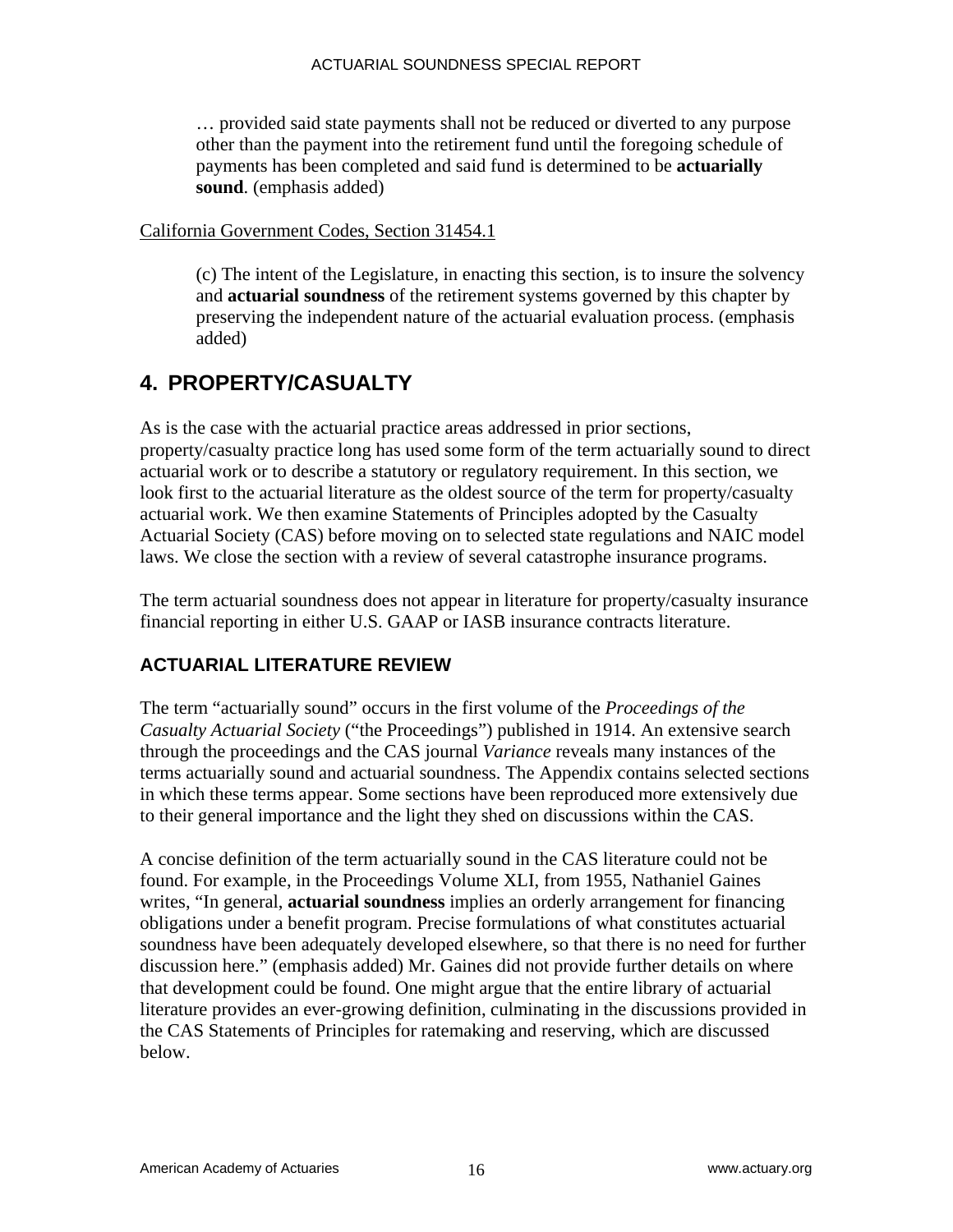In another example from the Proceedings, Volume LXVII, from 1980, James MacGinnitie writes, "The problem, of course, is in the elusive nature of the concept of **actuarial soundness**. How do you determine whether an actuary's analysis or recommendation is sound?" (emphasis added) He identifies "a false dichotomy between **actuarial soundness** and business judgment." (emphasis added) He then concludes, "If it's **actuarially sound**, then it should be good business judgment; and it clearly is poor business judgment to implement something that is actuarially unsound." (emphasis added)

The synopsis found in the appendix illustrates the applicability of the concept of actuarial soundness within the actuarial community. It provides a brief history of the relevant casualty actuarial discussions, some of which contain profound and timeless advice.

# **STATEMENTS OF PRINCIPLES**

Unlike the Health actuarial practice example, the Actuarial Standards of Practice applicable to property/casualty practice do not directly define the term actuarially sound or actuarial soundness. Several of the ASOPs refer to "sound actuarial practices" or "soundly thought out analysis" (see, for example, ASOP No. 12, *Risk Classification (for All Practice Areas)* or ASOP No. 17, *Expert Testimony by Actuaries*.) The CAS published two Statements of Principles, however, that address the concept of actuarially sound.

#### Statement of Principles Regarding Property and Casualty Ratemaking<sup>[6](#page-20-0)</sup>

The CAS Board of Directors adopted the Statement of Principles Regarding Property and Casualty Ratemaking in May 1988. The statement puts forth four principles that provide a foundation for the development of actuarial procedures and standards of practice. Section II, Principles, states that ratemaking produces cost estimates that are actuarially sound if the estimation is based on the first three principles, which provide that a rate is the expected value of all future costs associated with an individual risk transfer. This particular definition of an actuarially sound cost estimate is used in several states' regulations, including Washington, as noted below.

#### Statement of Principles Regarding Property and Casualty Loss and Loss Adjustment Expense Reserves<sup>[7](#page-20-1)</sup>

The CAS board of directors also adopted the Statement of Principles Regarding Property and Casualty Loss and Loss Adjustment Expense Reserves in May 1988. In this statement, an actuarially sound loss (or loss adjustment expense) reserve is defined as a provision based on estimates derived from reasonable assumptions and appropriate actuarial methods for the unpaid amount required to settle all claims and associated claims expenses.

<span id="page-20-0"></span> $\frac{6}{7}$  <http://www.casact.org/standards/princip/sppcrate.pdf>(last visited on January 24, 2012)  $\frac{7}{7}$  <http://www.casact.org/standards/princip/sppcloss.pdf> (last visited on January 25, 2012)

<span id="page-20-1"></span>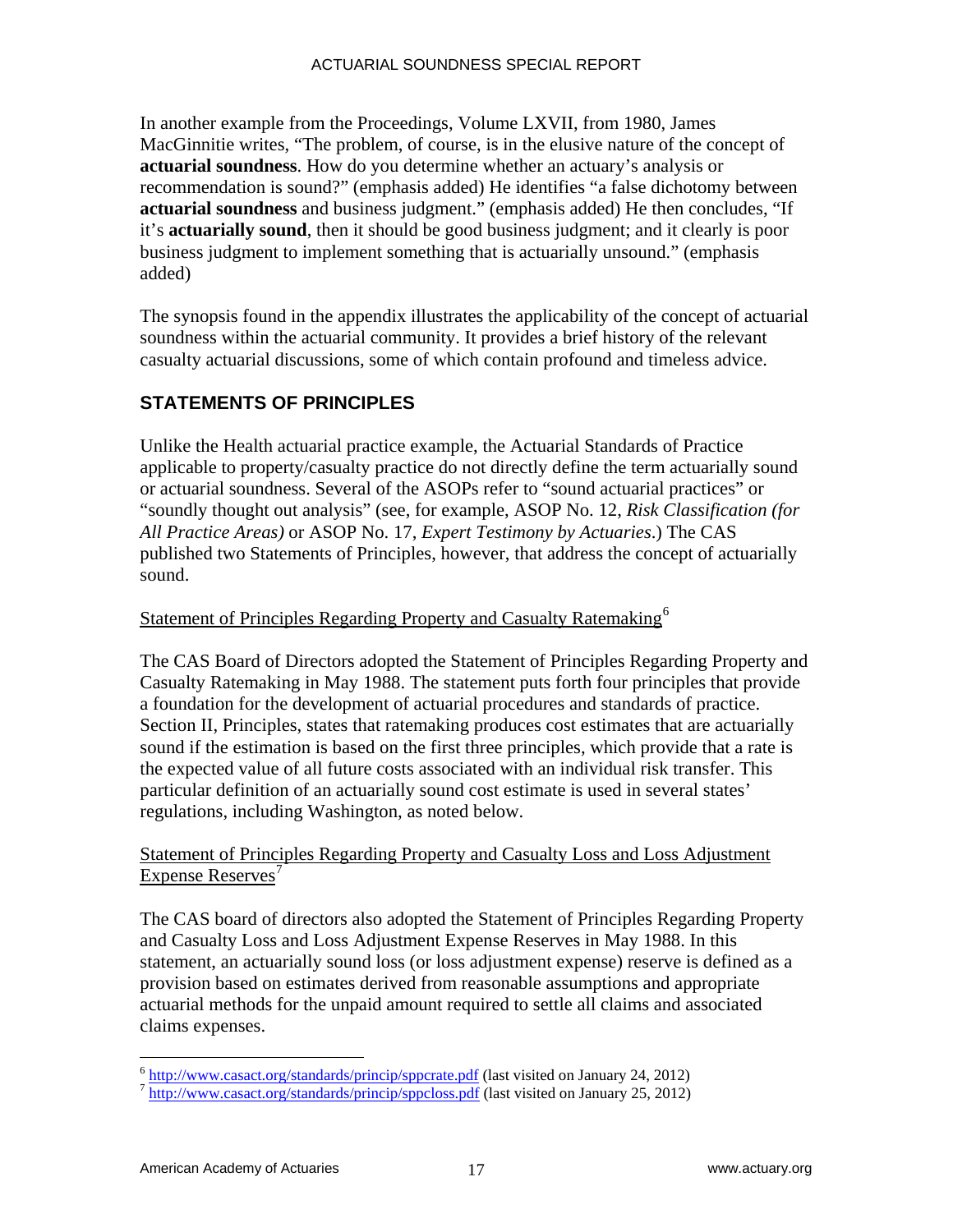#### **INDIVIDUAL STATE REGULATION**

An exhaustive search and commentary on individual states' use of the term actuarially sound is outside the scope of this document. Instead, we selected several states to review the usage of the term as it relates to property/casualty insurance. The selected states represent those in which members of the task force that prepared this document live.

#### **Washington**

Like many other states that adopted the All-Industry Bills<sup>[8](#page-21-0)</sup> in the late 1940s, Washington state's rate standard requires that rates for property and casualty insurance "not be excessive, inadequate, or unfairly discriminatory" (RCW 48.19.020). In 1990, the Washington Office of the Insurance Commissioner looked to the CAS' statement of principles to clarify the meaning of that statutory standard. Using Principle 4 and the concept of rates as expected costs, Washington adopted a regulation that states:

A rate is reasonable and not excessive, inadequate, or unfairly discriminatory if it is an **actuarially sound** estimate of the expected value of all future costs associated with an individual risk transfer. Such costs include claims, claim settlement expenses, operational and administrative expenses, and the cost of capital." (WAC 284-24-065(1)) (emphasis added)

This regulation provides a framework under which rate regulation in Washington could move beyond just allowing the traditional 5 percent underwriting profit provision.

In 2008, when the Washington State Legislature enacted title insurance reform, wording nearly identical to that of WAC 284-24-065(1) was incorporated into the legislation (RCW 48.29.143) as the basis for a future prior approval system for the regulation of title insurance rates.

#### Ohio

 $\overline{a}$ 

Ohio's laws regarding property/casualty insurance rates echo the language of the All-Industry Bills referenced above, stating: "Rates shall not be excessive, inadequate, or unfairly discriminatory" (Ohio Revised Code [ORC] Sections 3935.03[B] and 3937.02[D]). Neither of these sections of the Ohio law links this requirement with actuarial soundness, which possibly is because these laws predate the CAS Statement of Principles. In practice, the wording of the CAS Principle of Ratemaking is used to link the statutory requirements to actuarially sound rates.

<span id="page-21-0"></span><sup>&</sup>lt;sup>8</sup> Prompted by the passage of McCarran-Ferguson, in the 1940s, the NAIC sponsored the creation of an "all-industry" committee comprised of 19 insurance trade organizations. In 1946, the NAIC collaborated with the all-industry committee to develop the so-called All-Industry Bills, which were adopted by the NAIC as model regulations designed to guide states in regulating insurance in accordance with McCarran-Ferguson. The All-Industry Bills required that rates be "reasonable and adequate," that they not "unfairly discriminate," and that past and future loss experience, as well as a reasonable underwriting profit, be considered. See Lemaire, Jean, *Automobile Insurance: Actuarial Models* (1985).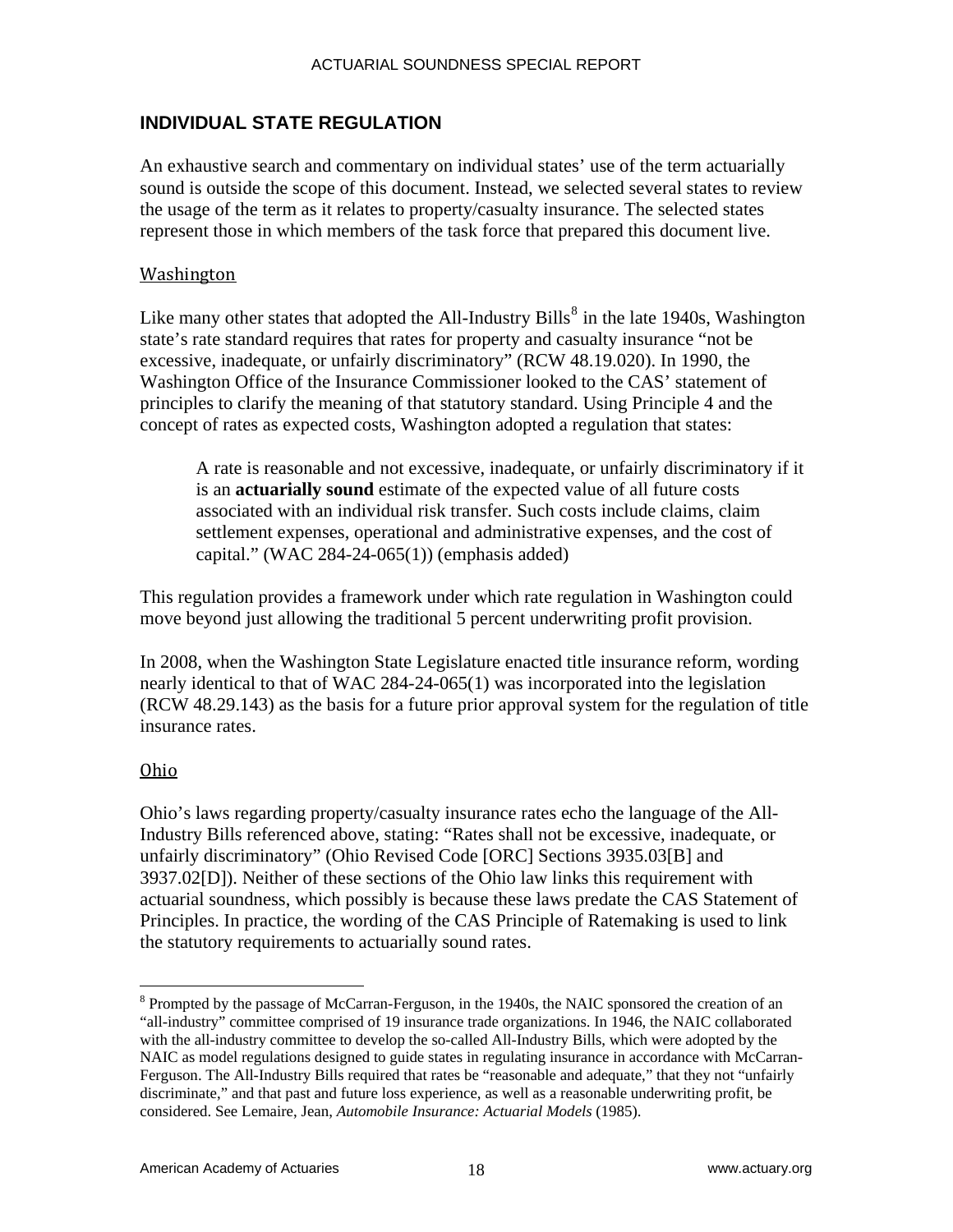Ohio has an exclusive workers' compensation fund, $9$  which is managed by the Administrator and Board of the Ohio Bureau of Workers' Compensation. The requirements for setting rates are provided in ORC Section 4123.34:

The administrator … shall fix and maintain, with the advice and consent of the board, for each class of occupation or industry, the lowest possible rates of premium consistent with the maintenance of a solvent state insurance fund and the creation and maintenance of a reasonable surplus…

(B) … and the administrator shall adopt rules, with the advice and consent of the board, governing rate revisions, the object of which shall be to make an equitable distribution of losses among the several classes of occupation or industry…

(C) The administrator may apply that form of rating system that the administrator finds is best calculated to merit rate or individually rate the risk more equitably, predicated upon the basis of its individual industrial accident and occupational disease experience, and may encourage and stimulate accident prevention. The administrator shall develop fixed and equitable rules controlling the rating system, which rules shall conserve to each risk the basic principles of workers' compensation insurance.

The term "not excessive" arguably can be seen here as "the lowest possible rates"; "not inadequate" as "consistent with the maintenance of a solvent state insurance fund"; and "not unfairly discriminatory" as "to make an equitable distribution of losses" and "rate the risk more equitably." While not using the word "actuarial," the "… rules shall conserve to each risk the basic principles of workers' compensation insurance."

#### **California**

In California, the term "actuarially sound" most often is applied in the context of rates and premiums. For example, the California Automobile Assigned Risk Plan (CAARP) provides the following:

Premium charges for the plan shall not be excessive, inadequate, nor unfairly discriminatory, and shall be **actuarially sound** so as to result in no subsidy of the plan. In no event shall the commissioner be required to approve a plan rate that includes a provision for operating profits greater than zero dollars. The commissioner shall not be required to allow a contingency provision with respect to a plan rate if the commissioner takes final action on an application for a rate change within 180 days from the date the application is submitted to the commissioner by the plan's advisory committee.<sup>[10](#page-22-1)</sup> (emphasis added)

<span id="page-22-0"></span><sup>&</sup>lt;sup>9</sup> In an "exclusive" workers' compensation fund, the state develops its own rates and experience using inhouse actuaries or actuarial firms. See [http://www.aascif.org/public/1.1.3\\_types.htm](http://www.aascif.org/public/1.1.3_types.htm) (last visited on January 25, 2012).

<span id="page-22-1"></span> $10$  California Insurance Code (CIC) Section 11624 (e)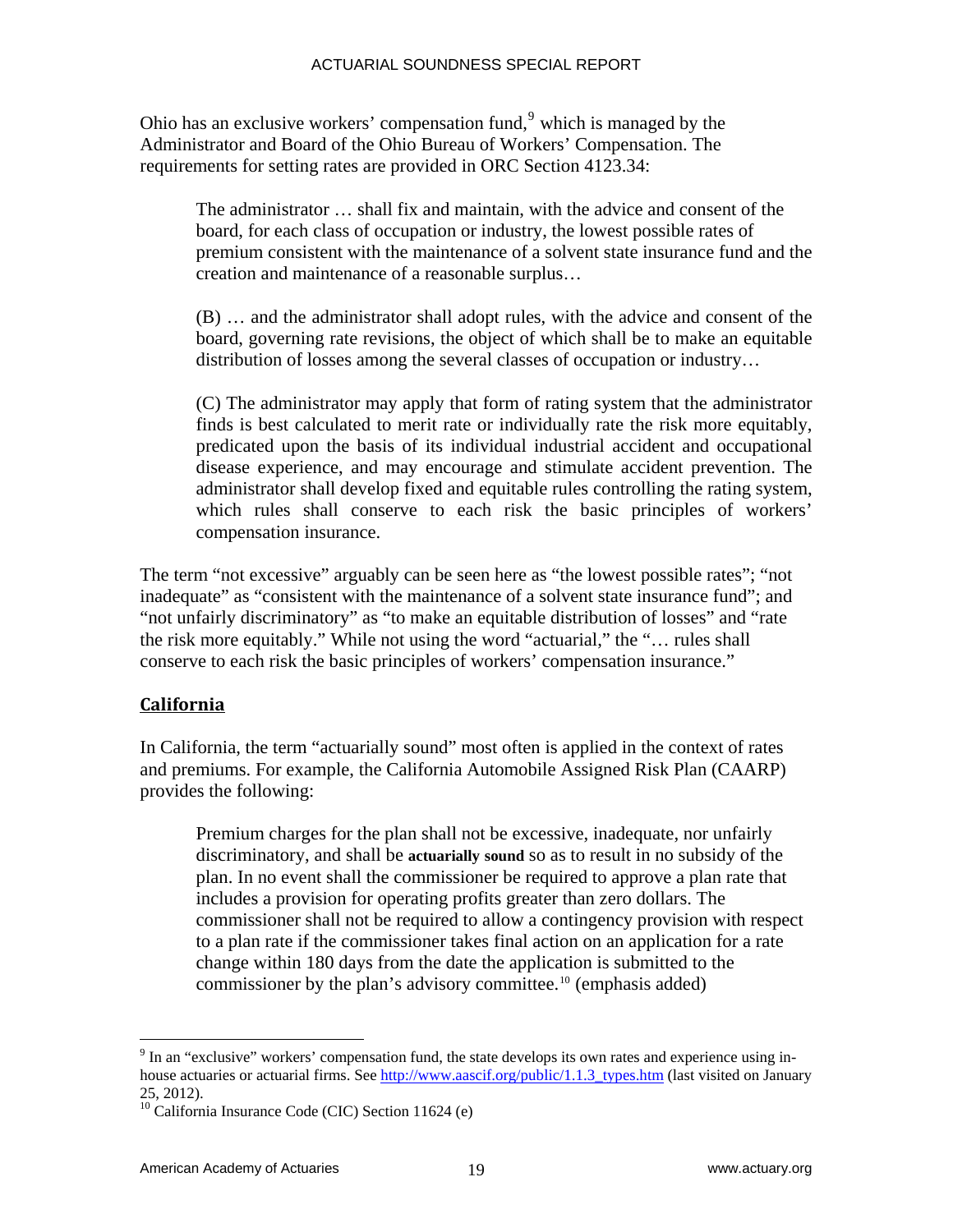The Fair Access to Insurance Requirements (FAIR) Plan contains similar language and provides additional instruction for rates and premiums as follows:

Rates for the FAIR Plan shall not be excessive, inadequate, or unfairly discriminatory, and shall be **actuarially sound** so that premiums are adequate to cover expected losses, expenses and taxes, and shall reflect investment income of the plan. If the plan returns premiums to members annually, the rates shall not include any component relating to surplus enhancements.<sup>[11](#page-23-0)</sup> (emphasis added)

For the voluntary market, California adopted a prior approval system in 1988; the statute governing the system states that "no rate shall be approved or remain in effect which is excessive, inadequate or unfairly discriminatory."<sup>[12](#page-23-1)</sup> The term "actuarially sound" does not appear in the statute, but it is used in the regulations that the commissioner adopted in 2008 to implement the statute. Unlike the CAARP and the FAIR Plan, however, the term is not applied to rates or premiums; it rather is applied to the components or process of ratemaking. California Code of Regulations (CCR) Section 2642.8 defines a criterion of most actuarially sound as follows:

The "most **actuarially sound**" choice is the most appropriate choice within the range of permissible **actuarially sound** choices, considering both the relative likelihood of all choices within the range and the context in which the choice will be employed. (emphasis added)

This criterion is applied to several component selections of the ratemaking process, such as loss development factors, credibility standards, and trend periods.

## **NAIC MODEL LAWS**

NAIC model laws relating to property/casualty insurance contain relatively few references to the concept of actuarial soundness. In a drafting note, the *Model Risk Retention Act* suggests that "an analysis of actuarial soundness of rates charged" could be useful to a regulator in determining the financial condition of a risk retention group. The *Improper Termination Practices Model Act* refers to "sound underwriting and actuarial principles" in its section on unfair discrimination. When an insurer terminates a policy because of the insured's age or disability, or because of the geographic location or age of the insured risk, the action must be "the result of the application of sound underwriting and actuarial principles related to actual or reasonably anticipated loss experience."

# **CATASTROPHE INSURANCE PROGRAMS**

State and national catastrophe insurance programs present additional points of discussion regarding what constitutes actuarially sound cost estimates or rates. Rates may be, by design, subsidized. The programs are generally not designed to generate a profit, and

<sup>&</sup>lt;sup>11</sup> CIC Section 10100.2 (a)(1)

<span id="page-23-1"></span><span id="page-23-0"></span><sup>&</sup>lt;sup>12</sup> CIC Section 1861.05 (a)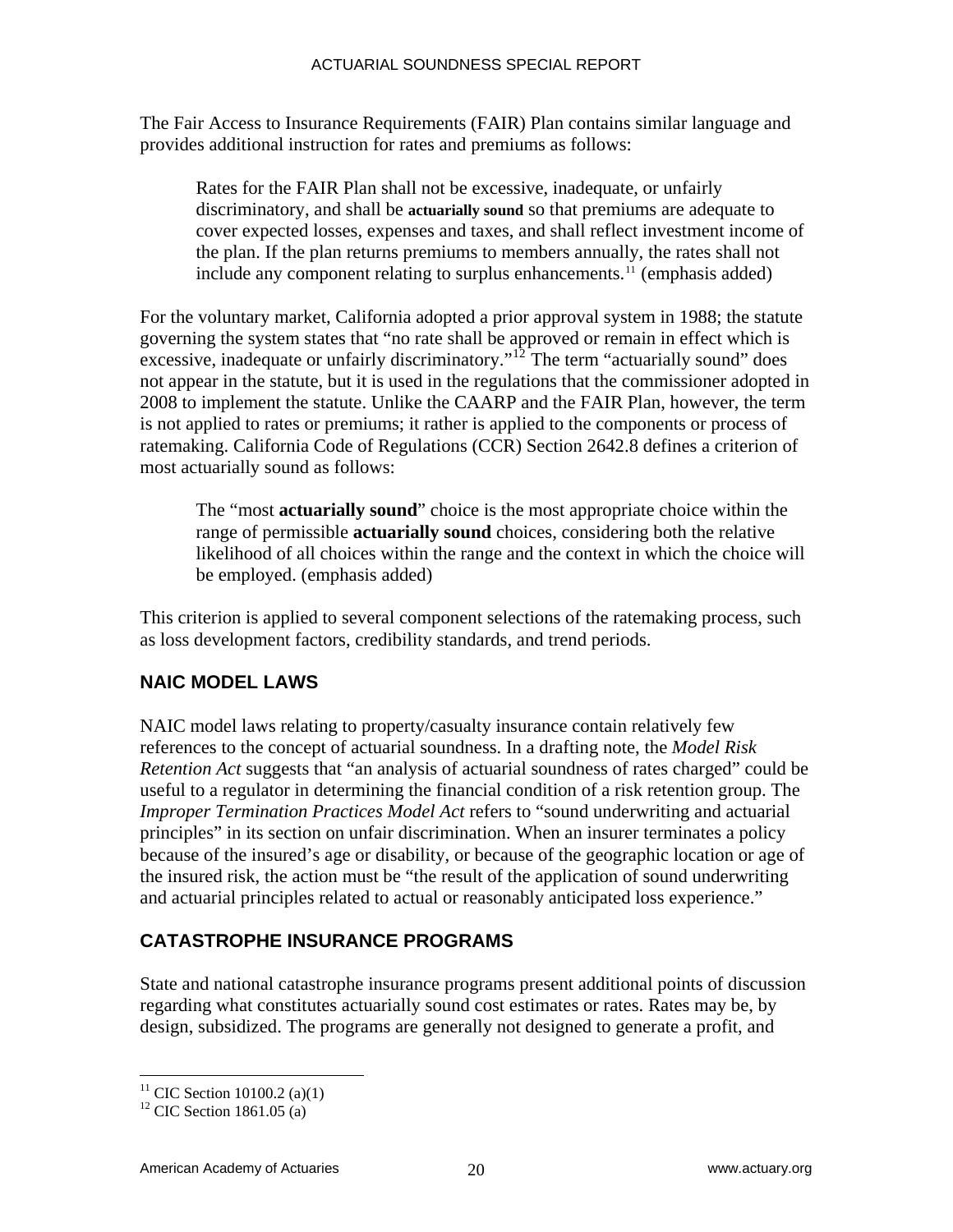large losses may be funded by alternative mechanisms. A review of several of these programs highlights additional uses of the term actuarially sound.

#### **National Flood Insurance Program (NFIP)**

The National Flood Insurance Program was established in 1968 to identify flood-prone areas, make flood insurance available to property owners living in communities that joined the program, encourage mitigation, and reduce federal expenditures for disaster assistance.

In a 2001 report, the Government Accountability Office defines an actuarially sound program as one in which overall revenues from insurance premiums are sufficient to cover expected losses from claims and the program's expenses. The report offers the following conclusion:

The program is not **actuarially sound** … Because the program does not collect sufficient premium income to build reserves to meet the long-term future expected flood losses, including catastrophe losses, it is inevitable that losses from claims and the program's expenses will exceed the funds available to the program in some years and, cumulatively, over time.<sup>[13](#page-24-0)</sup> (emphasis added)

In explaining the lack of actuarial soundness of the NFIP, two conditions are identified as contributing factors. The report addresses individual risk transfer, noting that the program is not actuarially sound by design because Congress authorized the availability of subsidized insurance rates for policies covering certain structures to encourage communities to join the program. As of 2000, approximately 30 percent of the policies in force were subsidized, resulting in an estimated  $$500$  million shortfall.<sup>[14](#page-24-1)</sup> The other contributing factor is that the annual target for the program's overall premium is at least the amount of losses and expenses in an average historical year. At the time of the report, this value was estimated using the average annual losses experienced under the program since 1978 and thus did not include consideration of the potential for catastrophic flood losses.

With regard to the first condition, the program fails to meet the definition of actuarial soundness as laid out in the CAS Statement of Principles for Ratemaking because the rates for some risks do not provide for the expected future costs of those classes of insured losses. With regard to the second condition, the estimation process for determining average annual losses does not consider a sufficiently large range of catastrophic loss potential.

When the NFIP experiences losses in excess of its capital and reserves, it borrows from the U.S. Treasury, as it did following losses from Hurricane Katrina in 2005.

<span id="page-24-0"></span><sup>&</sup>lt;sup>13</sup> Flood Insurance, Information on the Financial Condition of the National Flood Insurance Program, U. S. General Accounting Office, July 19, 2001, Page 3. Available at <http://www.gao.gov/new.items/d01992t.pdf> (last visited on January 26, 2012).

<span id="page-24-1"></span> $14$  Ibid., Page 7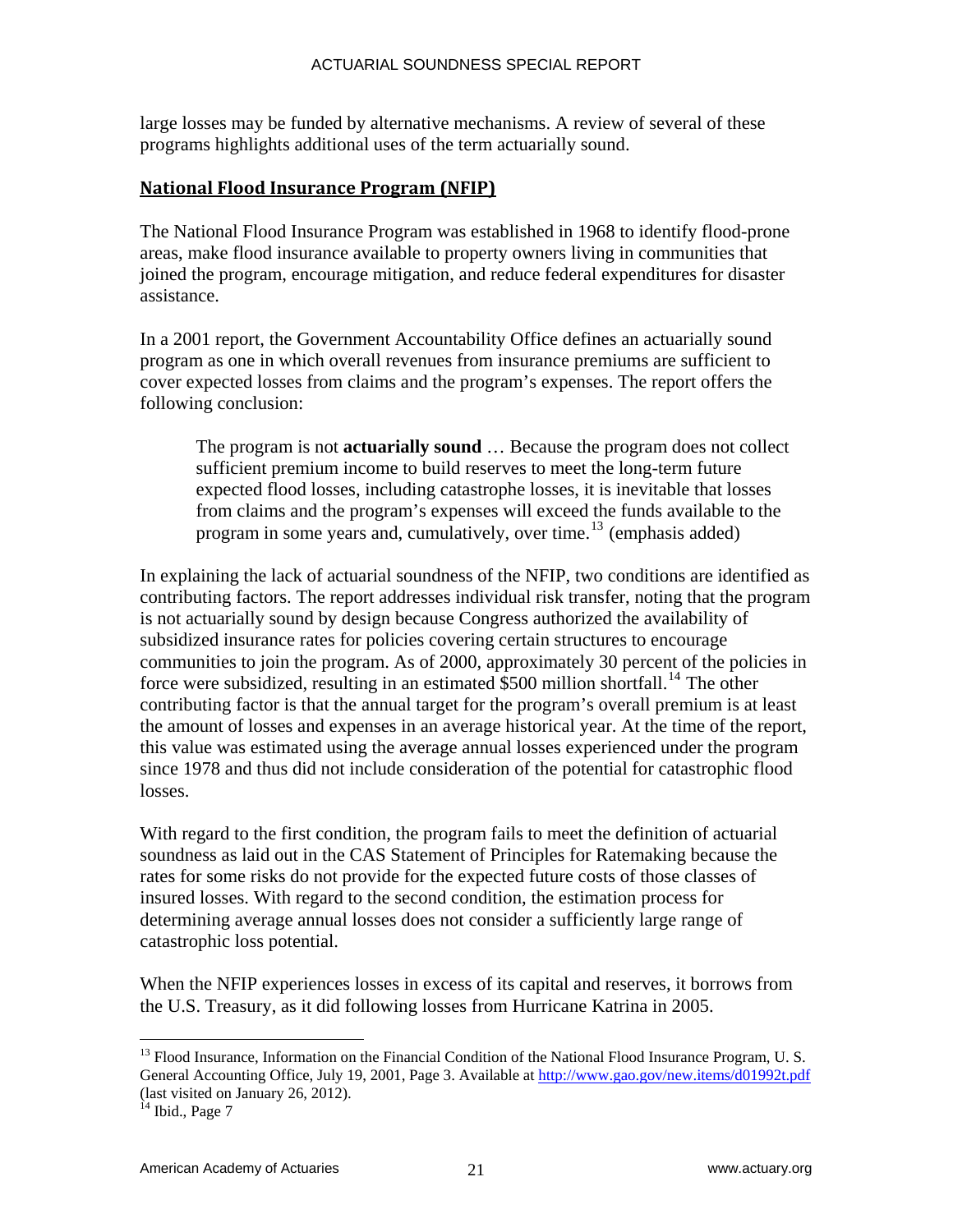#### California Earthquake Authority (CEA)

In California, all insurers that sell residential property insurance must offer to sell a policy that covers the peril of earthquake. Following the 1994 Northridge earthquake, and in the context of a severely restricted homeowners' insurance market, the California legislature in 1996 established the CEA as a publicly managed, largely privately funded entity. Companies that sell residential property insurance in California can choose to offer their own privately funded earthquake insurance product or they can become a participating insurance company of the CEA. Only [participating insurance companies](http://earthquakeauthority.com/index.aspx?id=53) can offer CEA earthquake insurance policies.

The CEA enabling statutes require that the rates established by the authority be actuarially sound so as not to be excessive, inadequate, or unfairly discriminatory.<sup>[15](#page-25-0)</sup> This statement echoes the CAS statement of principles. The statutes contain the term actuarially sound in two additional sections. A minimum retrofit discount of 5 percent is required for homes meeting specified conditions. A larger discount or credit may be applied, provided that it is determined to be actuarially sound.<sup>[16](#page-25-1)</sup> This requirement, again, is consistent with the statement of principles as it recognizes the costs of the individual risk transfer (in this case, the estimated costs associated with a retrofitted home versus one that is not).

As a final note, the CEA enabling statutes provide for the establishment of a mitigation fund, which is funded by a portion of the CEA's investment income. CIC 10089.37 states:

The board shall set aside in each calendar year an amount equal to 5 percent of investment income accruing on the authority's invested funds, or five million dollars (\$5,000,000), whichever is less, if deemed **actuarially sound** by a consulting actuary employed or hired by the authority, to be maintained as a subaccount in the California Earthquake Authority Fund. The authority shall use those funds to fund the establishment and operation of an Earthquake Loss Mitigation Fund. In the event a set-aside of mitigation-related funds may impair the **actuarial soundness** of the authority, the board may delay the implementation of this section. Any delay shall be reported to the Legislature and the commissioner and reported publicly.

In this section, actuarial soundness is used as a measure of the solvency of the program.

#### **Florida Citizens Property Insurance Corporation**

Florida Citizens was established in 2002 as a not-for-profit, tax-exempt government corporation to provide state-backed insurance coverage, including wind damage coverage, for homeowners who cannot get coverage in the private market.

 $15$  CIC 10089.40 (a)

<span id="page-25-1"></span><span id="page-25-0"></span> $^{16}$  CIC 10089.40 (d)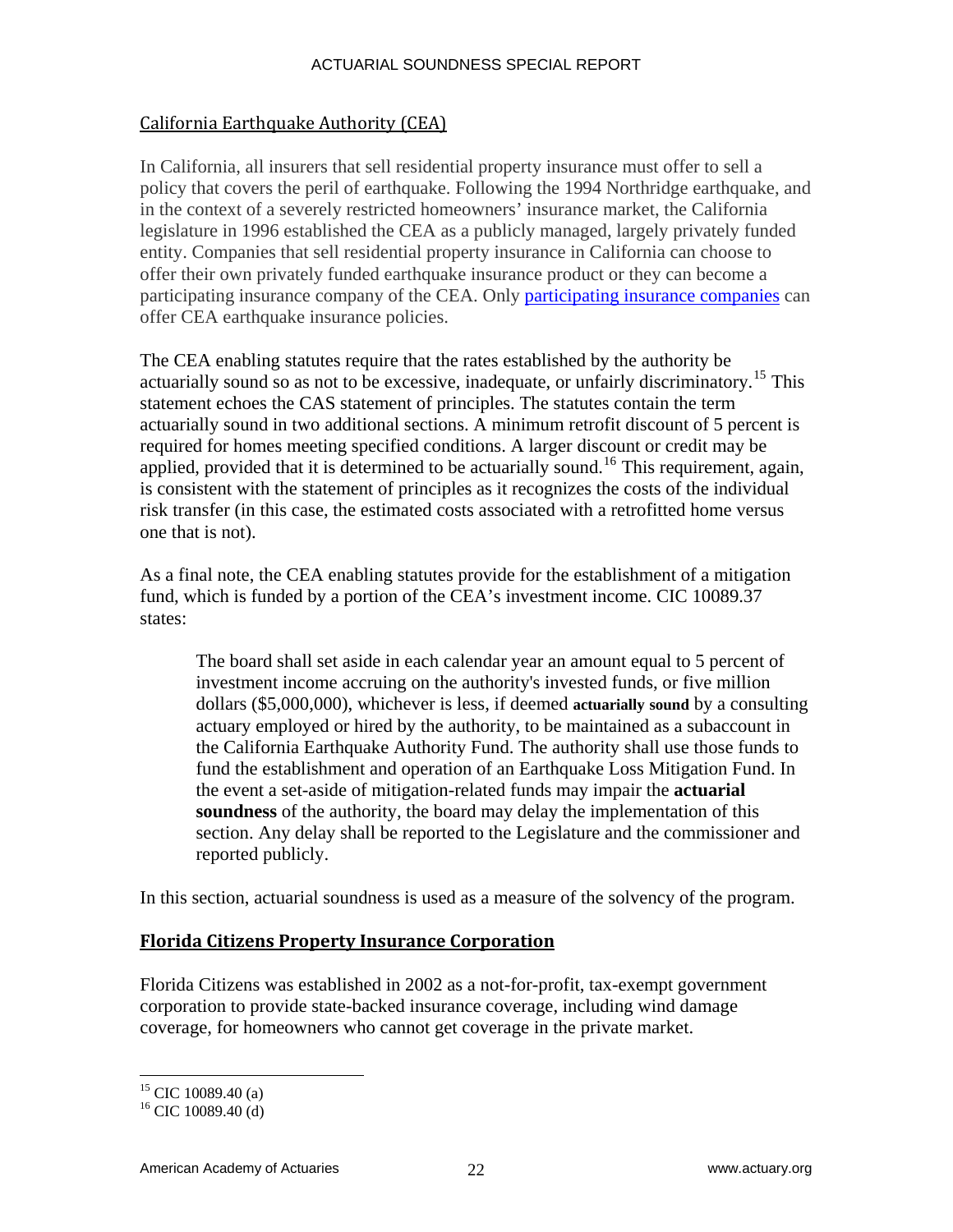Florida Citizens rates initially were required to be noncompetitive with the voluntary market, using a formula dependent on the highest rate offered in the voluntary market for specific areas. After several legislative changes in the ensuing years, in 2009, Florida enacted House Bill 1495, which requires Florida Citizens to implement rate increases until the implementation of actuarially sound rates. Beginning on Jan. 1, 2010, the rate increases were limited to 10 percent for any single policy issued, excluding coverage changes and surcharges. The limitation is to be removed once actuarially sound rates are implemented. The term actuarially sound is not specifically defined in the legislation; within it, however, conditions are provided, including the following:

- After the public hurricane loss-projection model ... has been found to be accurate and reliable by the Florida Commission on Hurricane Loss Projection Methodology, that model shall serve as the minimum benchmark for determining the windstorm portion of the corporation's rates.
- The rates are generally subject to Florida statutes for rate standards (Section 627.062) which contain the standard prohibition against rates that are excessive, inadequate, or unfairly discriminatory as well its own listing of considerations, which are to be made in accordance with generally accepted and reasonable actuarial techniques, including:
	- o Investment income
	- o The cost of reinsurance
	- o Past and prospective expenses

ASOPs recognize that actuaries might reasonably differ in their preferred methods and choices of assumptions and might reasonably reach differing opinions, even when faced with the same facts. Two actuaries could apply a particular ASOP, both using reasonable methods and assumptions, and reach appropriate results that could be substantially different. In the context of ratemaking for insurance companies, for example, disputes over whether a rate is an actuarially sound cost estimate tend to arise due to differences in opinion over the methods used to estimate future costs; the inclusion, exclusion, or limitation of certain costs; and how the rates are distributed to the individual classes of insureds. This result should not be a surprise given that ratemaking is a prospective exercise.

In the context of ratemaking and the actuarial soundness of catastrophe programs, evaluations of what constitutes an actuarially sound rate and/or program often are focused on the estimation of losses and/or the cost of financing large losses. For example, the prospective estimation of catastrophic losses might utilize a complex computer model rather than long-term historical averages. As another example, the NFIP has been considered by many as actuarially unsound because, in addition to the issues noted above, there is no provision in the rates for the cost of capital. As noted above, NFIP losses above its capital or reserve levels are funded by borrowing from the U.S. Treasury and are intended to be repaid over time by policyholder premiums. While not all publicly based catastrophe programs rely on outside sources of funding (e.g., taxpayer dollars or assessing a broader policy base), when they do, additional examination is needed to evaluate actuarial soundness. Instructions in the enabling legislation are necessary to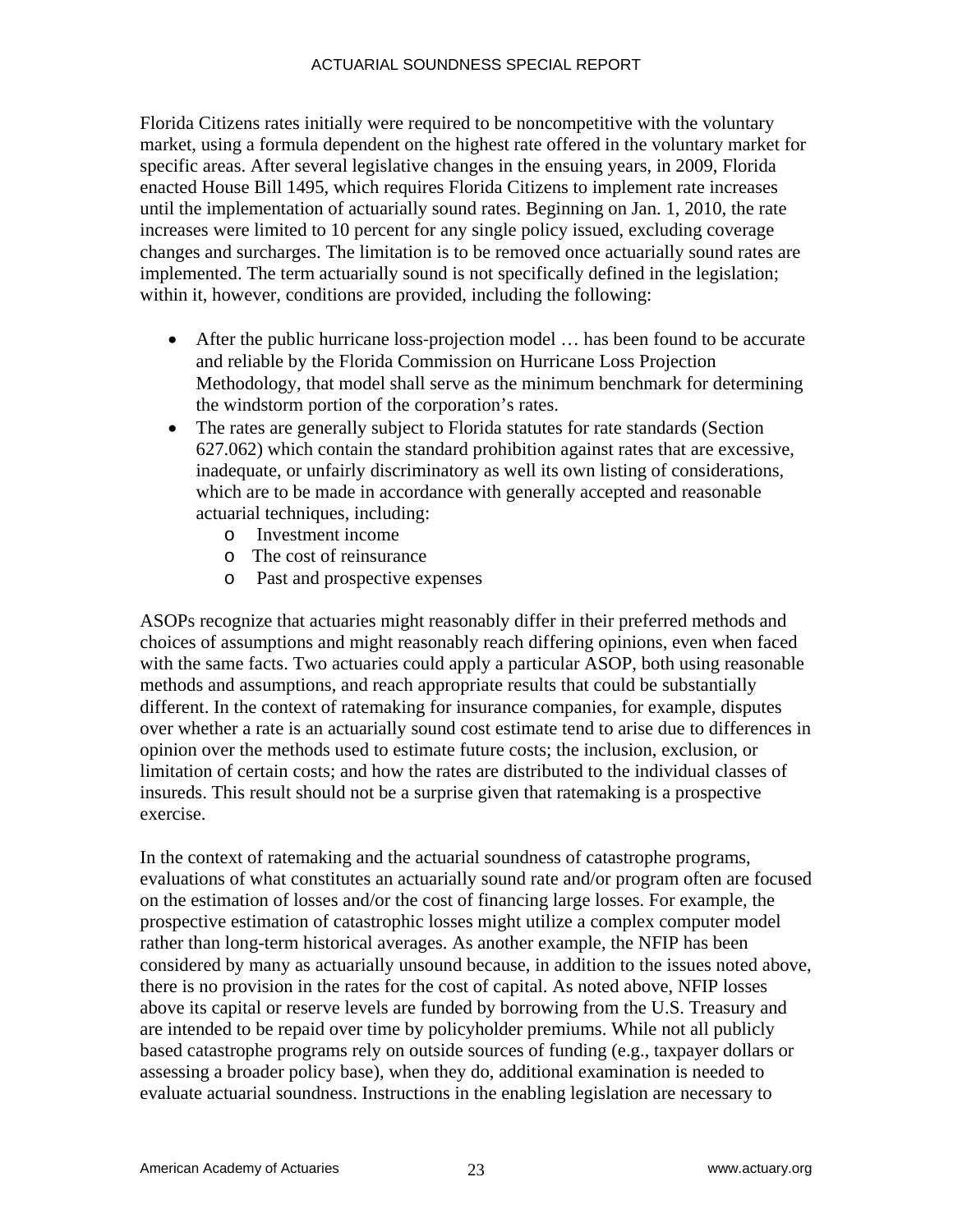address the level of funding that is expected from premium income and the level that is intended to come from non-premium sources.

# **5. CONCLUSION**

Terms such as actuarially sound or actuarial soundness appear in each of the actuarial practice areas discussed above. In some instances, the term is specifically defined. ASOP No. 26, *[Compliance with Statutory and Regulatory Requirements for the Actuarial](http://www.actuarialstandardsboard.org/pdf/asops/asop026_144.pdf)  [Certification of Small Employer Health Benefit Plans](http://www.actuarialstandardsboard.org/pdf/asops/asop026_144.pdf)*, defines actuarially sound small employer health benefit plan premiums. The CAS statement of principles provides a description of an actuarially sound rate and a list of considerations that are not inconsistent with ASOP No. 26. The definitions, descriptions, and discussions surrounding actuarially sound generally are consistent across practice areas when applied in similar circumstances.

While the term is defined specifically in some circumstances, it more often is used as a general term, assumed to be understood to mean reasonable and consistent with generally accepted actuarial principles and practices. In applying the term as a description of actuarial work, it becomes incumbent upon the actuary to provide the support and documentation necessary to show users that the work has been done with skill and care by a qualified practitioner.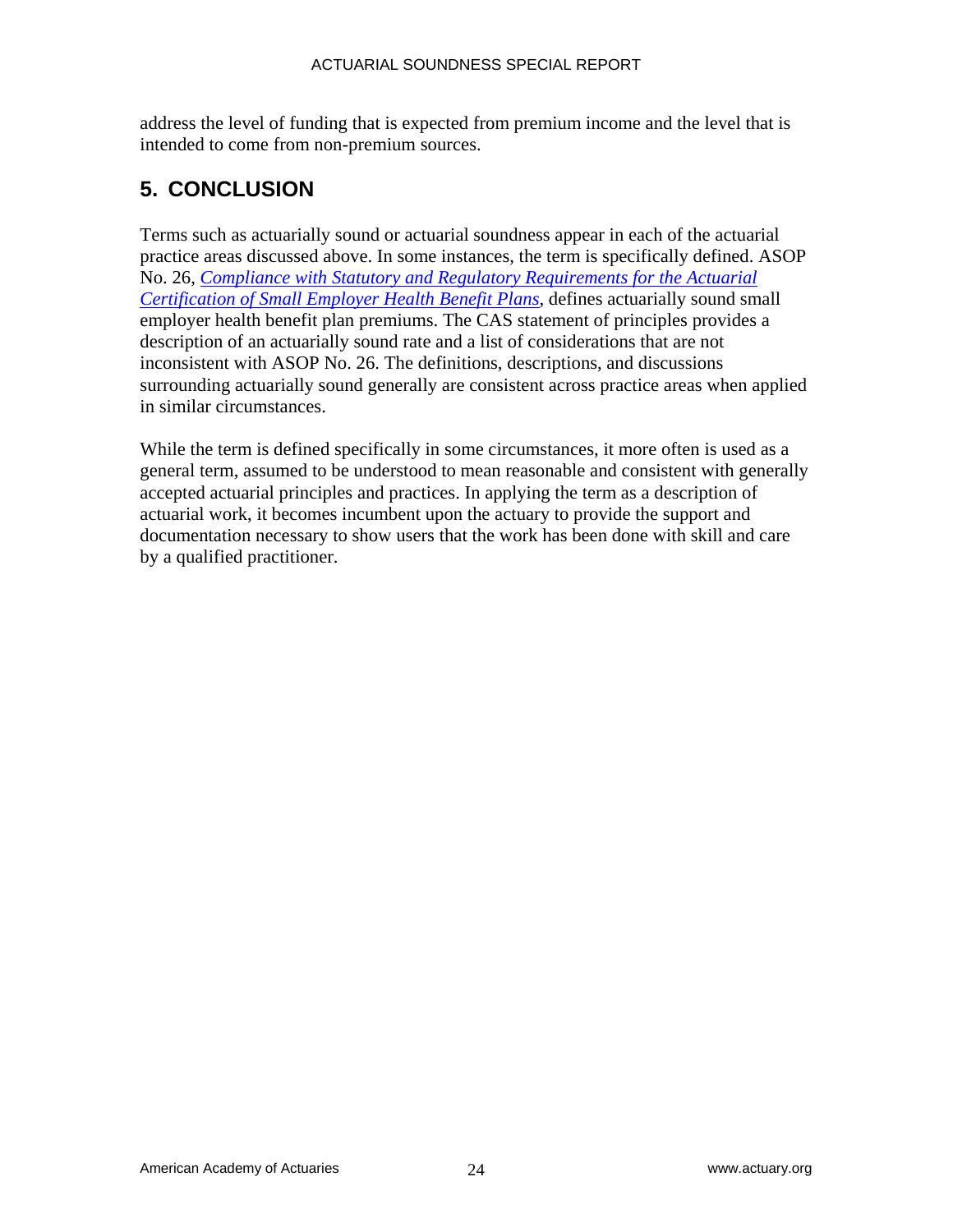# **APPENDIX**

Use of the terms actuarially sound and actuarial soundness in CAS literature (in the excerpts below, emphasis added):

- Proceedings Vol. I, 1914-15, p. 196., reviews of publications dealing with workmens' compensation, review of *Three Years under the New Jersey Workmen's Compensation Law,* Report of an Investigation by the American Association for Labor Legislation, New York. 1915. "Neither the report nor the Commission suggests that the interests of beneficiaries in fatal cases require that commutation should be based upon tables of mortality and remarriage as well as upon compound interest, in order to be actuarially sound."
- Proceedings Vol. II, 1915-16, p. 371., papers presented at the May 1916 meeting, "Valuation of Pension Funds, with Special Reference to the Work of the New York City Pension Commission." "Practically all of the 228 cities in the United States with more than 25,000 inhabitants have pension systems of some kind. The eighteen cities with a population of over 300,000 pension their firemen, policemen and teachers; and seven of these cities have additional funds for other branches of the municipal service. The majority of these cities, like the City of New York, have failed to exhibit forethought in providing for the actuarial soundness of their system. The time is approaching when either faith cannot be kept with their employees or the cities themselves will be overburdened by a financial strain for which they have not made adequate preparation. The size of the New York system and the longer period of its establishment have resulted in a more imperative need for reorganization than elsewhere. The fact that New York is a pioneer in this field gives peculiar value to the results of its experience."
- Proceedings Vol. III, 1916-17, p. 286., reviews of books and publications, review of *Report of Illinois Pension Laws Commission,* Chicago, Illinois, December 1916. "Some conclusions to be drawn from the brief survey of pensions systems in effect in foreign countries are 'that the systems vary from those operating loosely without much regard for the probable future cost, to those kept actuarially sound on the theory that a class of persons of given age and service should be accumulating a sufficient fund to pay their own pensions; that the age of retirement is generally 65 years; that the amount of the pension is rarely based on final salary but is generally a per cent. of average salary multiplied by years of service."
- Proceedings Vol. IV, 1917-18, p. 173, discussion of papers read at previous meetings, "Revision of Workmen's Compensation Rates," by Harwood E. Ryan, discussion by Ralph H. Blanchard. "The recognition of the principle by the actuarial committee and the adoption of a resolution calling for further actuarial and statistical study are forward steps. They are evidence of a growing puropse [sic] to begin preparation for further rate revision sufficiently in advance to preclude the familiar explanation that changes proposed in the interest of actuarially sound rate-making were admirable but that practical necessity and a lack of time prevented their adoption."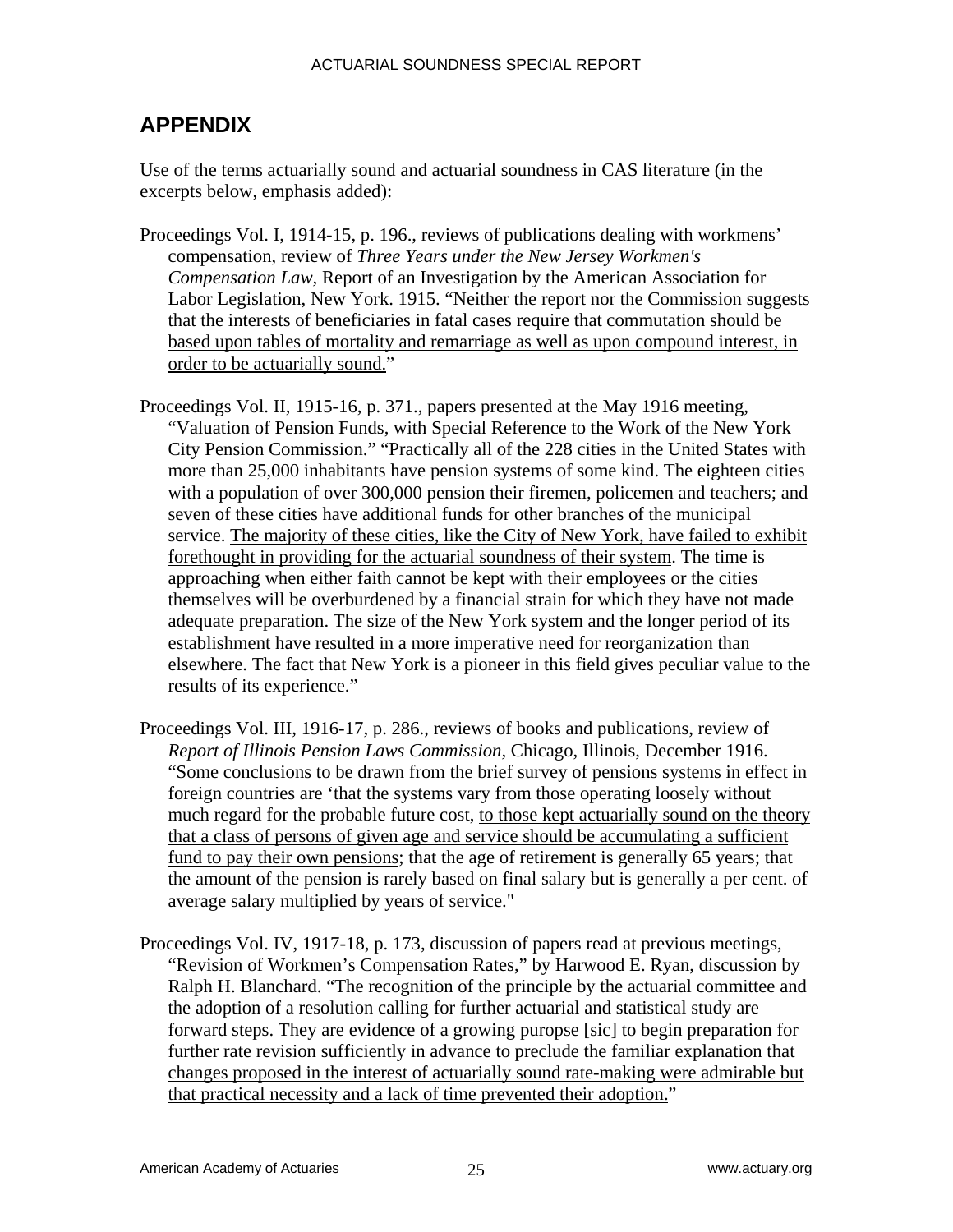Proceedings Vol. XVIII, 1931-32, p. 260, papers presented May 20, 1932, "Criticisms and Answers," by Gustav F. Michelbacher.

I. Actuarial science has been practiced in the field of casualty insurance for less than twenty-five years. In this comparatively brief period, actuaries have labored valiantly to overcome all manner of difficulties. They have made progress; but, speaking frankly, their accomplishments are not to be compared with those achieved in the field of life insurance, where such problems as rate-making and the establishment of reserves have been reduced to definite formulae which have universal sanction.

This failure to produce unequivocal results has irked some executives, who have expressed their exasperation in no uncertain terms. In fact, a feeling seems to exist in certain quarters that the business would be infinitely better off today if actuaries had not invaded it with their clumsy attempts to master problems which might have been solved more satisfactorily by persons endowed with "common sense" rather than a penchant for "the scientific method.

VI. What attitude should the casualty actuary maintain under the conditions which now confront him? The following suggestions are offered for what they may be worth.

So far as possible, he should maintain an open mind and be willing to consider any and all suggestions, for many years will elapse before we develop a rating structure that will stand the test of time and, in the interim, every new idea is entitled to its day in court. At the same time, he should constantly strive to perfect his methods and render his materials and equipment more efficient.

He should develop a broad interest in all phenomena that even remotely affect the business of casualty insurance, for it is not improbable that the clue to important factors affecting rates will be found in statistical facts outside the usual "experience" which today provides exclusively the materials for rate-making. Particularly should he seek to comprehend and cater to the requirements of supervising officials, agents and policyholders, for a rate that is timely, intelligible and justifiable, as well as actuarially sound, is an achievement to be devoutly desired.

He should be willing to accept responsibility for his results and should seek to attain greater accuracy in measuring the hazards of individual risks.

His platform may well be that of a scientist like Sir James Jeans, who says in "The Universe Around Us:"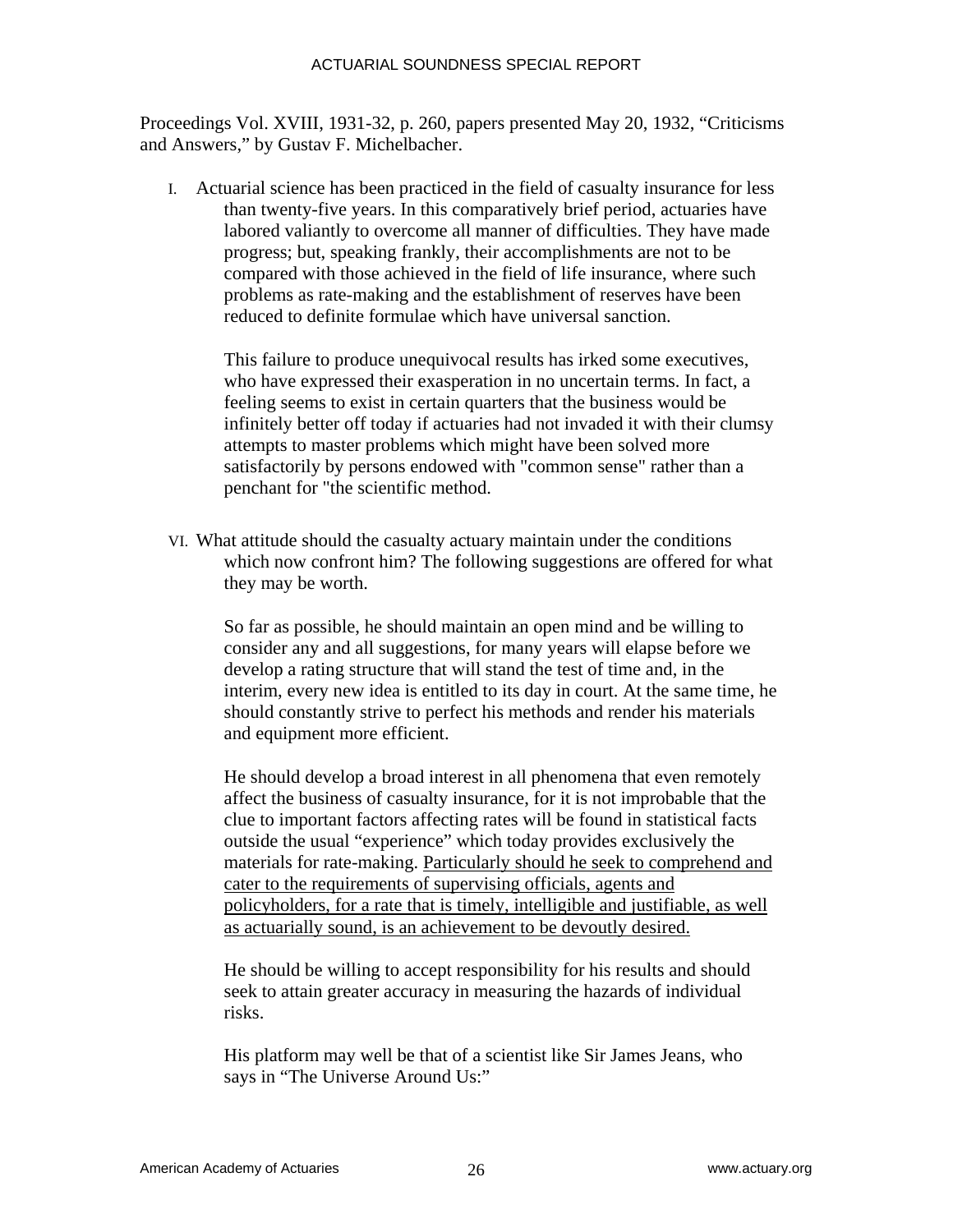"Science advances ... by providing a succession of approximations to the truth each more accurate than the last, but each capable of endless degrees of higher accuracy ... Guessing has gone out of fashion in science; it was at best a poor substitute for knowledge, and modern science, eschewing guessing severely, confines itself, except on rare occasions, to ascertained facts and the inferences which, so far as can be seen, follow unequivocably [sic] from them."

Thus equipped with a purpose, supplemented by adequate machinery and a proper mental attitude, I venture to prophesy that the casualty actuary will one day place the problem of ratemaking upon a basis which will be beyond criticism.

- Proceedings Vol. XX, 1933-34, p. 150, discussion of papers read at previous meetings, "Is the Ratemaking Plan the Chief Trouble with Compensation Insurance?", by Winfield W. Greene, discussion by Clarence W. Hobbs: "The rating system is not perfect. As it stands today, it is the result of a continuous line of experimentation. An endeavor has been made to preserve a foundation of actuarial soundness, and to plug up the leaks as rapidly as possible."
- Proceedings Vol. XXIII, 1936-37, p. 92, address delivered at the dinner of the CAS, "Reshaping the Body Politic," by Clarence W. Hobbs: "Yet I conceive that few actuaries and statisticians worthy of the name fail to grasp some distinct vision of the vibrant and complicated life of the polity into the several parts of which run the lines of underwriting, or fail to catch some reflection of the vast sea of human suffering and death whence emerge their loss statistics. More than one, too has heard the rude and brutal comment, 'To hell with actuarial soundness: Give me something I can sell!"
- Proceedings Vol. XXIV, 1937-38, p. 134, discussion of papers read at previous meetings, "Some Aspects Of Retrospective And Supplementary Rating Plans," by J. J. Magrath, discussion by S. Bruce Black: "Considering the immediate self-interest of insurance carriers, any form of cost-plus insurance has considerable appeal if, the plan is actuarially sound, and if the carriers are protected against shifting from "retrospective" to "prospective" rating or visa [sic] versa. There is no competitive advantage to any kind of insurance organization, in sound cost-plus insurance."
- Proceedings Vol. XXVI, 1939-40, p. 200, discussion of papers read at previous meetings, "State Monopoly of Compensation Insurance, Laboratory Test of Government in Business, Part II, Analysis of The Recent Actuarial Audit of The Ohio State Insurance Fund," by Winfield W. Greene, discussion by Richard Fondiller: "I have only a scientific interest in the issues drawn between Mr. Greene and the proponents of monopolistic state funds and have prepared this discussion of his paper solely with a view to establishing that my analyses and valuations of the Ohio State Fund were actuarially sound.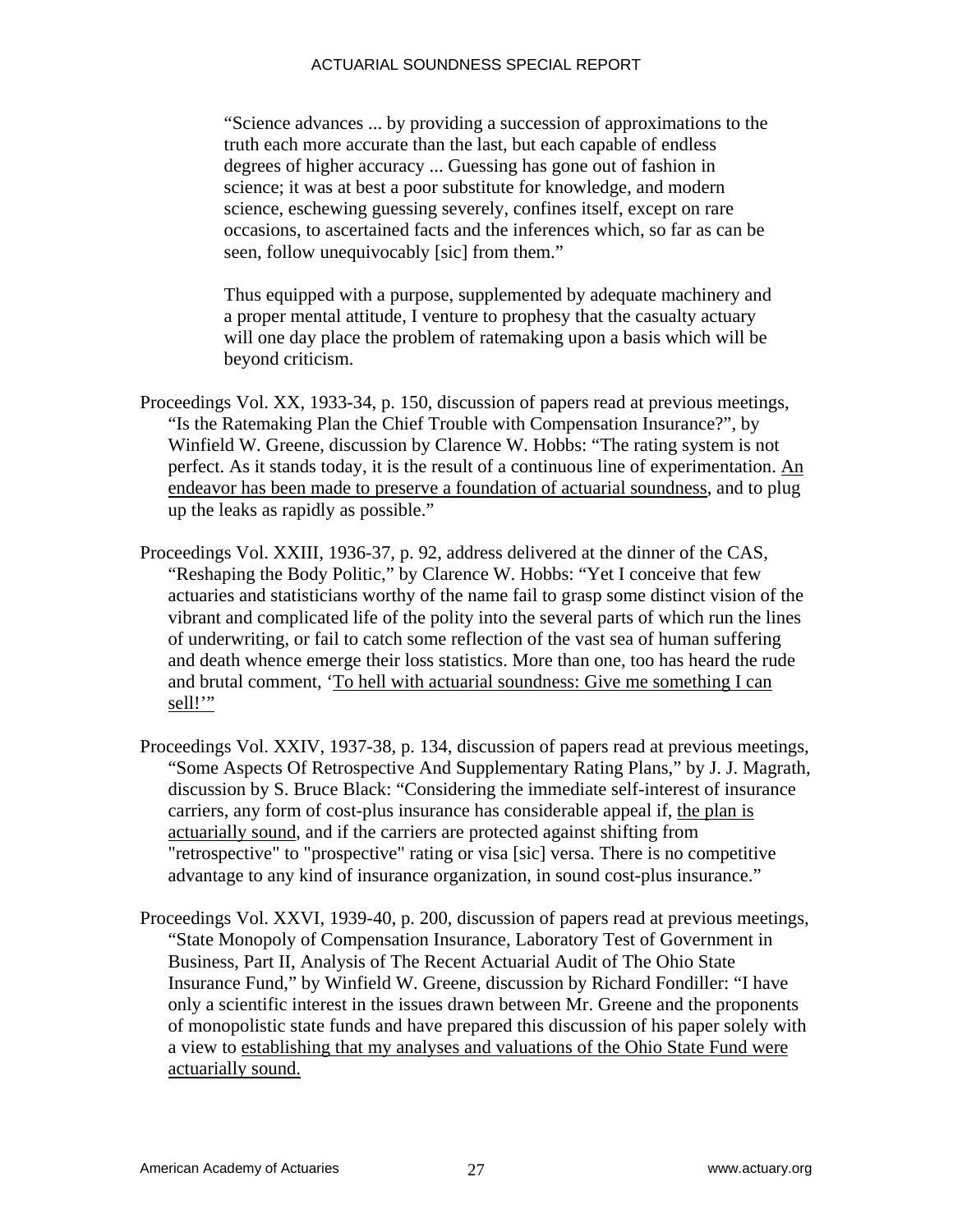- Proceedings Vol. XXVIII, 1941-42, p. 222, reviews of publications, *Economics of Social Security*, by Seymour Edwin Harris, review by Otto C. Richter: "In the chapter entitled *Theory of Reserves* an attempt is made to define such concepts as actuarial soundness and the reserve system of financing. Unfortunately, the definitions given do not help much to dispel the confusion which frequently surrounded the use of these terms in the recent reserve controversy."
- Proceedings Vol. XXX, 1943, p. 102. obituary for John Melvin Laird, 1885–1942: "Although for many years his duties had been of an executive nature, he never ceased to be guided by his actuarial training. He exacted from his actuarial associates rigid standards of performance, but in a friendly and kindly manner that made them eager to live up to those which he set. While never a theorist, he yet insisted that a business decision must be actuarially sound, but without ever losing sight of the fact that the decision had to fit into the day-by-day problems of Company management. He approached business problems with the same logic, clarity and conciseness that characterized his professional papers. He will be missed by the older members of the Society."
- Proceedings Vol. XXXIV, 1947, p. 15, papers presented, "Interstate and Overall Rating Plans," by Seymour E. Smith: "It is believed by the proponents of Retrospective Rating—Plan D that the plan is actuarially sound and will represent a desirable step forward in the rating of sizeable casualty risks. The plan has been so designed as to provide ample safeguards and safety margins so that the integrity of the workmen's compensation rating procedure will in no way be endangered by the combination for rating purposes of workmen's compensation and other third party liability lines."
- Proceedings Vol. XLI, 1955, p. 207, papers presented, "Actuarial Aspects of Unemployment Insurance," by Nathaniel Gaines: "In general, actuarial soundness implies an orderly arrangement for financing obligations under a benefit program. Precise formulations of what constitutes actuarial soundness have been adequately developed elsewhere, so that there is no need for further discussion here."
- Proceedings Vol. XLV, 1958, p. 220, papers presented, "The Canadian Merit Rating Plan for Individual Automobile Risks," by Herbert E. Wittick: "To summarize, the Canadian experience indicates that merit rating of individual automobile risks is not only desirable, but practical. It is actuarially sound and is popular with the great segment of the insuring public who have few, if any, claims. The system keeps rates lower on good business and provides higher rates for the less satisfactory driver. The practical problems are not too difficult and the cost of making the system work is not excessive. A rating plan that does all these things is undoubtedly worthwhile, and represents a real advance over a plan which ignores the claim record of individual risks. In Canada, automobile underwriters generally would not wish to operate without the merit rating plan."
- Proceedings Vol. XLV, 1958, p. 255, seminar reports, *Current Rate Regulatory Problems*, summation by James B. Donovan: "It was suggested that precise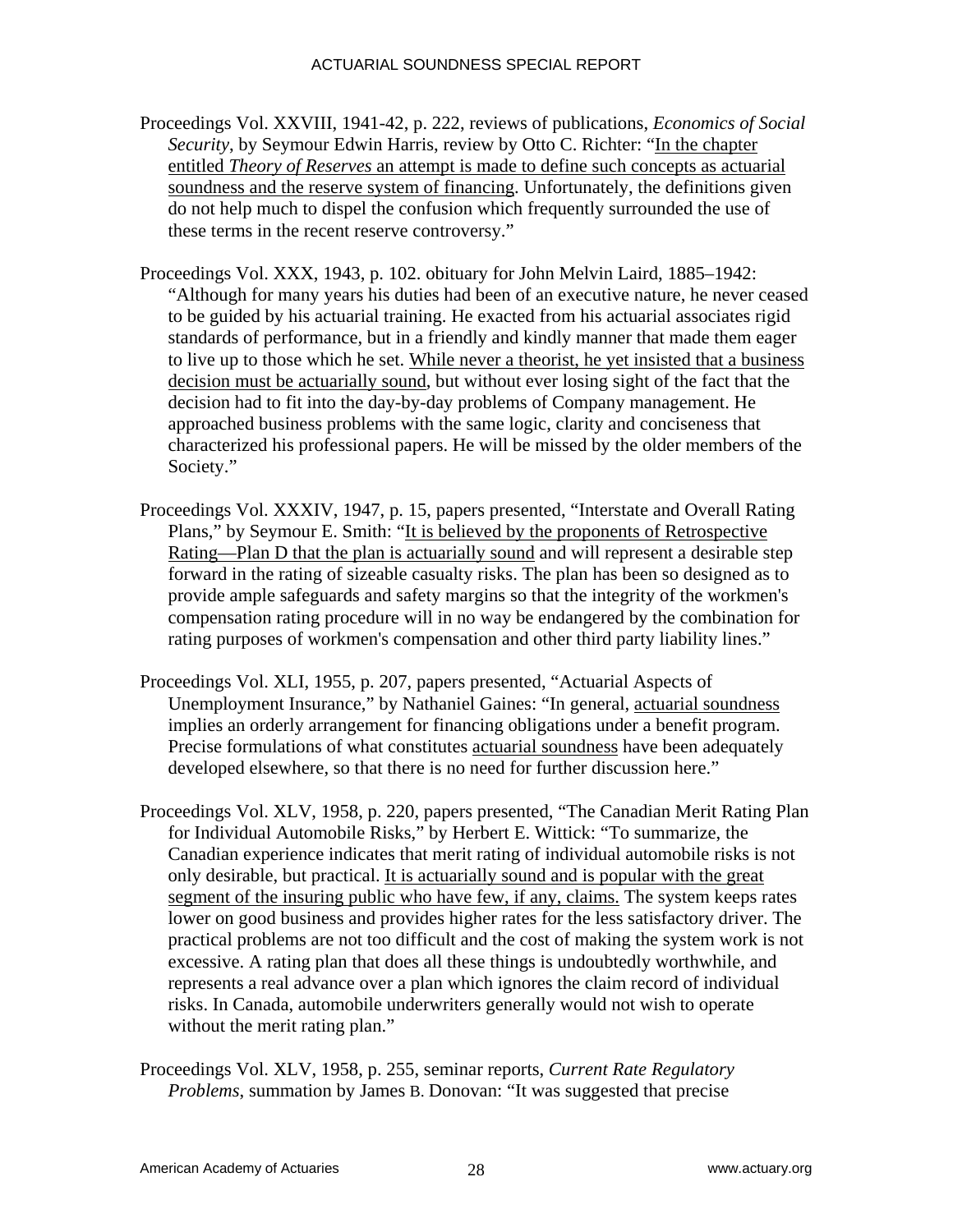uniformity of opinion among actuaries can never be ascertained; after all, this is an inexact science and we do not expect that a dollars-and-cents formula can be produced as the only actuarially sound answer to many of these complex problems. Nevertheless, to the maximum extent possible, without in any manner interfering with the individual's own sincere opinion, it would be in the best interests of the profession that efforts be made to minimize this kind of contest. Whether the actuary is with the Insurance Department or whether he is with a company, the opinion that he does give should be recognized by all as one that can be accepted as sound and intellectually honest and, to the maximum extent possible, does not present the type of conflict which would be to the detriment of the whole profession. In last analysis, such an endeavor can be an extremely important factor in eliminating many of these industry-Government disputes and in others could be determinative. To the extent that this goal could be accomplished, without curtailing in any way the intellectual freedom of each individual actuary, it would make not only for the solution of rate regulatory problems but also can only lead to further recognition of the high standards that this society has set for the profession of the actuary."

Proceedings Vol. XLV, 1958, p. 260-02, seminar reports, *Standards of Processional Conduct for Actuaries,* summation by Winfield W. Greene: "Now my thinking at that time was that the subject 'A Code Of Ethics For Actuaries' implied that there should be such a Code. At that particular stage, which was only a few weeks ago, I wasn't convinced that there should be such an animal … Another point that was brought out in our round table discussion was that the more definitely the actuary is regarded as a member of a profession, the more able he is to choose and maintain the actuarially sound position. As somebody said, he should really take the Hippocratic Oath. For example, take the actuary who is employed by a company. His boss wants him to take a certain position. He feels that his actuarial conscience forbids him to do so. The more he is regarded as a member of a profession which is not only just a group of wizards but a group of men dedicated to very high standards of conduct, the better that fellow's chances are of telling his boss 'Uh,-Uh,' and still keeping his job. To summarize, I now feel that the objects of our society should be re-stated, that there should be machinery for handling these questions of professional conduct, and that the adoption of a set of guides to professional conduct would be a good thing. The need for such guides has lately been intensified, and this subject merits the utmost serious and conscientious consideration of the society."

Proceedings Vol. XLVI, 1959, p. 228-32, papers presented, *OASDI Cost Estimates and Valuations*, by Robert J. Myers:

"Understandably, the question of the actuarial soundness of the system has provoked much discussion (and confusion, too) over the years. There is not agreement among actuaries as to whether the term "actuarial soundness" can be applied to a national compulsory system with virtually universal coverage.

 At one extreme, a plan may be said to be 'actuarially sound' if the existing fund is at least as large as the value of all accrued benefit rights. This basis is, of course, satisfied by legal reserve life insurance companies but not by many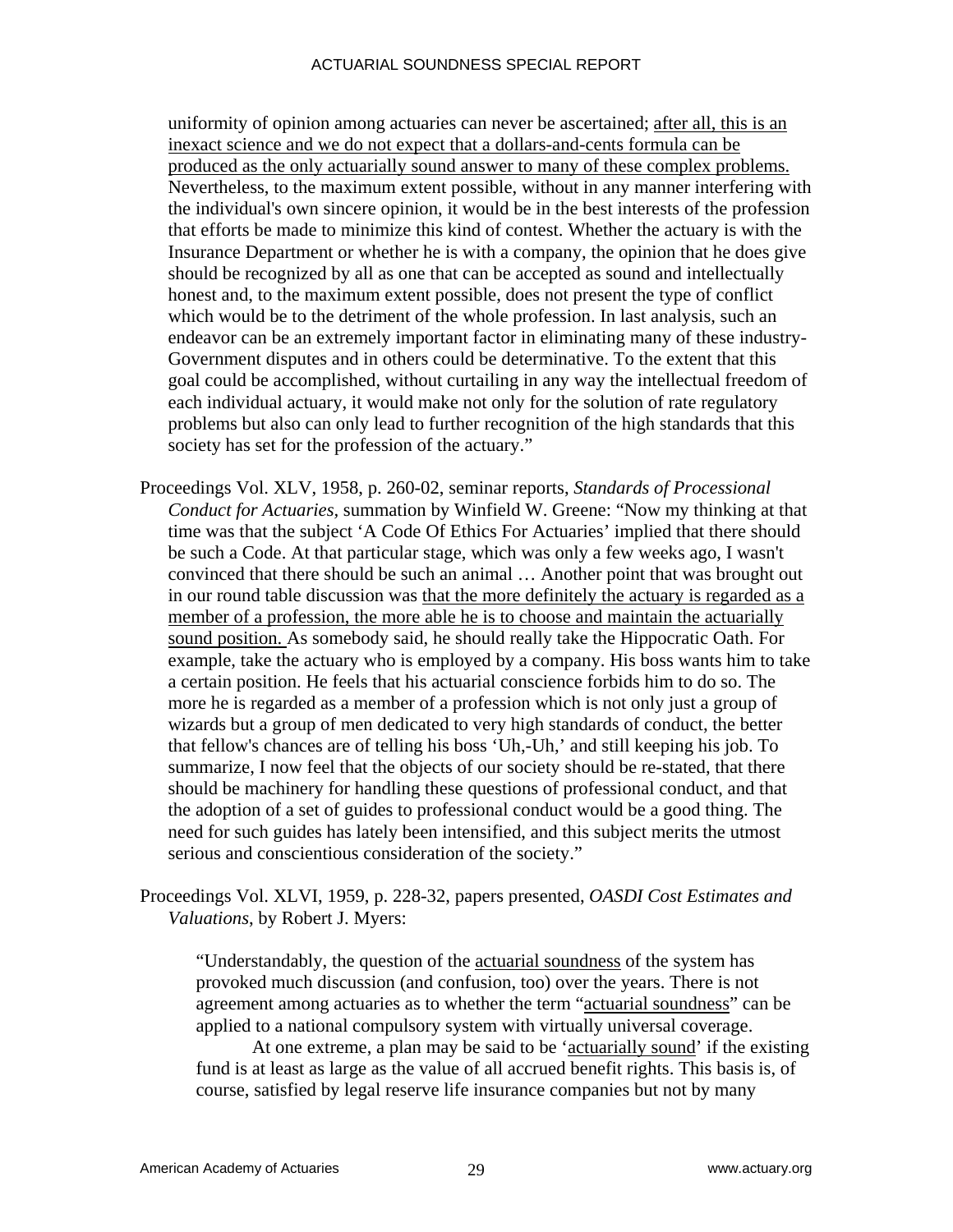private pension plans that have assumed considerable liabilities for prior service. Some actuaries define an 'actuarially sound' private pension plan as one 'where the employer is well informed as to the future cost potential and arranges for meeting those costs through a trust or insured fund on a scientific, orderly program of funding under which, should the plan terminate at any time, the then pensioners would be secure in their pensions and the then active employees would find an equity in the fund assets reasonably commensurate with their accrued pensions for service from the plan's inception up to the date of termination of plan.'[17](#page-33-0) This definition permits a long period before all the past-service credits are fully funded.

 Other actuaries have a less stringent definition of an actuarially sound system: 'One which sets forth a plan of benefits and contributions to provide these benefits, so related that the amount of the present and contingent liabilities of the plan as actuarially computed as of any date will at least be balanced by the amount of the present and contingent assets of the plan actuarially computed as of the same date.<sup>5[18](#page-33-1)</sup>

 How do these concepts apply to OASDI? The first definition means that it is not actuarially sound, but rather that it is indeterminate from this standpoint; the second definition would say that it is actuarially sound. My personal view is that the second definition can be used and that it is the intent and understanding of Congress that the program has been developed, and should continue, on this basis. Even though it is generally agreed by actuaries that the first and more restrictive definition of actuarial soundness does not apply to OASDI, it may be of interest to compute certain quantities pertinent to it.

 Such calculation can readily be made, and this has been done on an approximate basis, even though it is recognized that the resulting figures can be misunderstood and misused. One concept of measuring the actuarial condition of a pension plan is to develop the 'deficit for present members.' Under this concept, as of the end of 1958, based on the intermediate-cost estimate at 3% interest, the following situation existed for the OASDI program:

| <b>Item</b>                                      | Amount (billions) |
|--------------------------------------------------|-------------------|
| 1. Present Value of Future Benefits and Expenses | \$544             |
| 2. Present Value of Future Contributions         | 232               |
| 3. Existing Trust Fund                           | つつ                |
| 4. Net Balance, $(2) + (3) - (1)$                | $-289$            |

Under this concept there was thus an actuarial deficit of almost \$300 billion (some 12½ times the amount of the existing trust fund), which, it should be realized, is only of theoretical interest and not of true significance under a long-range social insurance program.

<span id="page-33-0"></span><sup>&</sup>lt;sup>17</sup> Dorrance C. Bronson, "Pension Plans-The Concept, of **Actuarial Soundness**" Proceedings of Panel Meeting, "What is **Actuarial Soundness** in a Pension Plan," sponsored jointly by the American Statistical Association, American Economic Association, American Association of University Teachers of Insurance, and Industrial Relations Research Association, Chicago, Dec. 29, 1952.<br><sup>18</sup> George B. Buck, "<u>Actuarial Soundness</u> in Trusteed and Governmental Retirement Plans," ibid.

<span id="page-33-1"></span>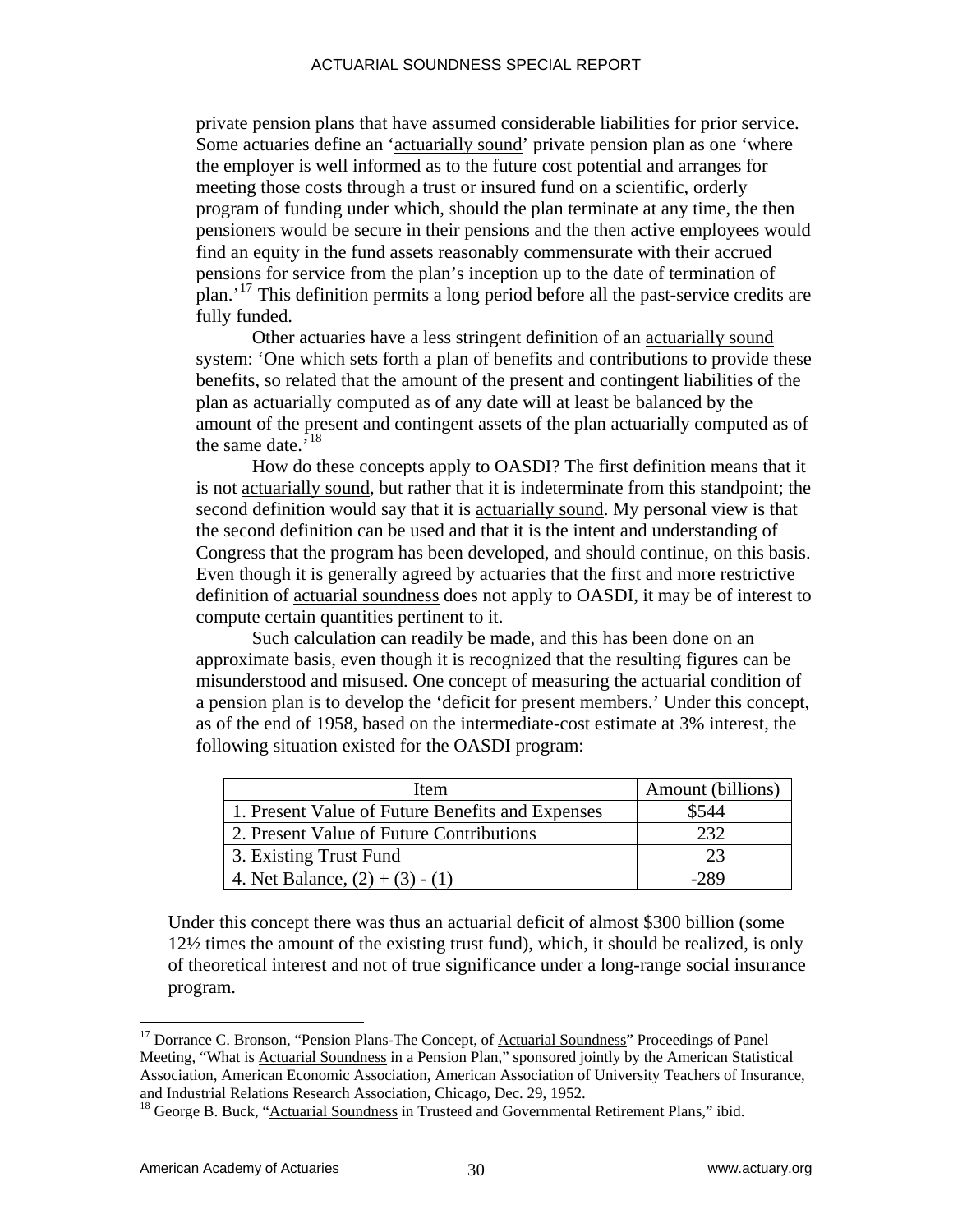Still another concept of actuarial soundness applicable to private pension plans may be considered in respect to the OASDI system, namely, the present value of all benefits in current payment status. In a sense, this corresponds to the terminal funding concept of private pension plans. At the beginning of 1959, after the benefit increases provided in the 1958 Amendments had become effective, benefits in current payment status were running at the rate of \$760 million a month. These had a present value of about \$75 billion, somewhat more than 3 times the then-existing trust fund. But it should be kept in mind that this relationship has no direct bearing on the actuarial soundness of the program, although it is an interesting summary measure of the obligations incurred and does facilitate comparisons with other systems.

 Although in some quarters there has been considerable criticism of the fact that every two years since 1950 legislative action has liberalized the OASDI system, there is one important point that should be kept in mind. Each time there has been legislative activity, the Congress—particularly, the important, controlling legislative committees concerned—has very carefully considered the cost aspects of all proposed liberalizations. Any changes made have been carefully financed according to the best actuarial cost estimates available. Thus, Congress has attempted to keep the system on a self-supporting basis by keeping benefit costs very closely in balance with contribution income. The Committees have always been anxious to be able to say that the program is 'actuarially sound.' In my opinion, this is true under the second, less restrictive definition of 'actuarial soundness,' which is fully satisfied by the selfsupporting basis of the system. Certainly, the program can be said to have staunch financial safeguards as long as Congress continues to be cost-conscious, as it has been in the past, and to finance benefit liberalizations adequately."

- Proceedings Vol. XLVII, 1960, p. 179, discussion of papers read at previous meetings, *OASDI Cost Estimates and Valuations*, by Robert J. Myers, discussion by W. Rulon Williamson: "The two illustrative 'projections' are set down by Mr. Myers with explanations that show their frailty. One cannot know exactly what the course of evolving history may be. The low and high illustrations are to some extent determined by 'ideology' of full employment, the need to check wage inflation, and other political gambits. Marx and Keynes have been well-examined lately. It seems to me that the range used is too narrow in considering 'the possible'—so that the two prospects might be called *low* low and *low* high. But when the mean of the two 'projects' is set down, as not any more dependable than the two boundaries of the low low and the low high, and then is quoted as making this highly suspect system 'actuarially sound,' 'reassurance' has replaced the 'need for verification.'"
- Proceedings Vol. XLVII, 1960, p. 195, discussion of papers read at previous meetings, *The Compensation Experience Rating Plan—A Current View*, by Dunbar R. Uhthoff, discussion by R. M. Marshall: "To the actuarial mind the idea of a credibility greater than unity is unacceptable; it corresponds to the absurdity that the probability of an event happening is greater than certainty. To be actuarially sound the Plan should be corrected so that neither the primary nor the excess credibility can be greater than unity, regardless of whether or not the actual credibility figure may be readily determined."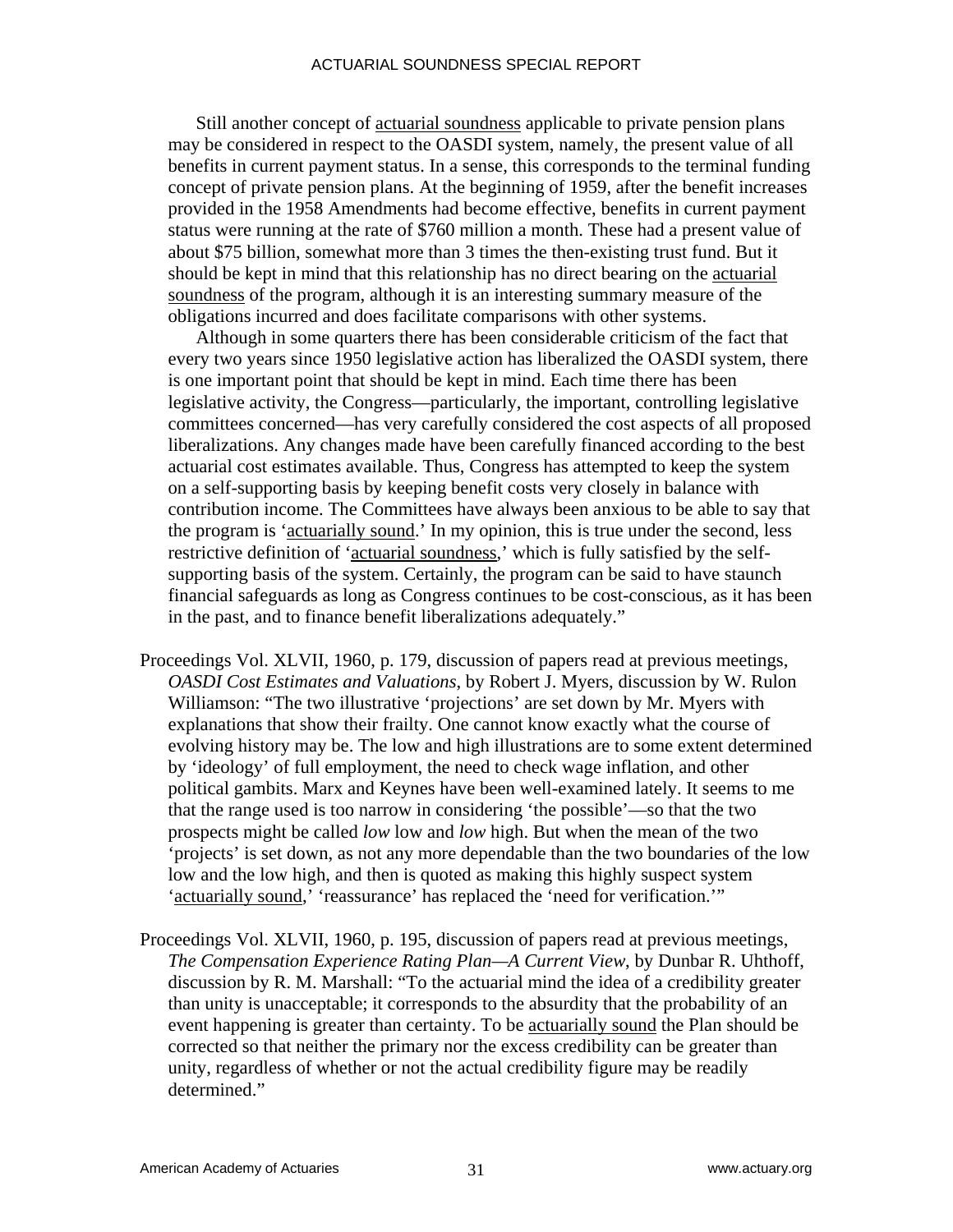Proceedings, Vol. XLVIII, 1961, p. 54-55,presidential address by William Leslie Jr.: "The word 'chaos' or its equivalent is being used over and over again to describe one or more problems today facing the insurance industry. Responsible executives with several decades of experience behind them are reporting that today's conditions represent the need to solve problems the like of which they have not seen previously in their careers.

There seem many aspects to this report of chaotic conditions. We hear it in discussions of the problems of independent companies viz a viz rating bureaus. A year ago bureaus were alleged to be blocking progress which was sought to be brought to the public by companies operating independently of the bureaus and this year we hear that the bureau companies are 'walking arm and arm through the marketplace' leaving a trail of trouble behind; competitively that is.

We hear of this chaos being talked of in the broader concept of competition in which there is sincere and open puzzlement as to whether homeowners rates, private passenger automobile rates, surplus lines rates and package policy rates, for example, have not by now departed from the realm of actuarial soundness and represent instead full evidence of a serious rate war.

- Proceedings, Vol. XLVIII, 1961, p. 186, Footnote 1: Simon, LeRoy J., *Myths and Mysteries Concerning the Actuarial Soundness of Merit Rating*, paper presented to the Casualty Actuaries of Philadelphia, Sept. 7, 1960
- Proceedings, Vol. XLIX, 1962, p. 97, discussion of papers read at previous meetings, *Experience Rating Reassessed*, by Robert A. Bailey, discussion by Lewis H. Roberts: "An important point is raised by the author to the effect that the parameters of an experience rating plan should be derived from experience. The need for doing so in connection with small risk experience rating, or merit rating, has long been recognized. This may have been because under merit rating plans a small number of classes can be set up to correspond to the several debit and credit groups established under such plans. For other experience rating, however, it would be no less appropriate to tabulate experience by the amount of the modification, and there is no real obstacle to arranging for this to be done. Such a study would provide a valuable check on the actuarial soundness of plans in current use, although it would not guarantee that they are the most efficient of possible plans."
- Proceedings, Vol. L, 1963, p. 44, panel discussion during the May 1963 meeting, "An Analysis of the Adequacy of the Various Factors and Rating Values Used in Retrospective Rating," Chairman, Stephen S. Makgill; panel members Stephen Makgill, James Brannigan, Donald Trudeau, James Boyle: "When the risk's expected losses have been determined, the ratio of these losses to the loss provisions in the minimum and maximum premium are used to obtain the insurance charge percentages directly from Table M. These percentages are, of course, in terms of expected losses and must be converted to premium terms for use in the basic premium. In both the automatic Premium Adjustment Rating Plan and the Premium